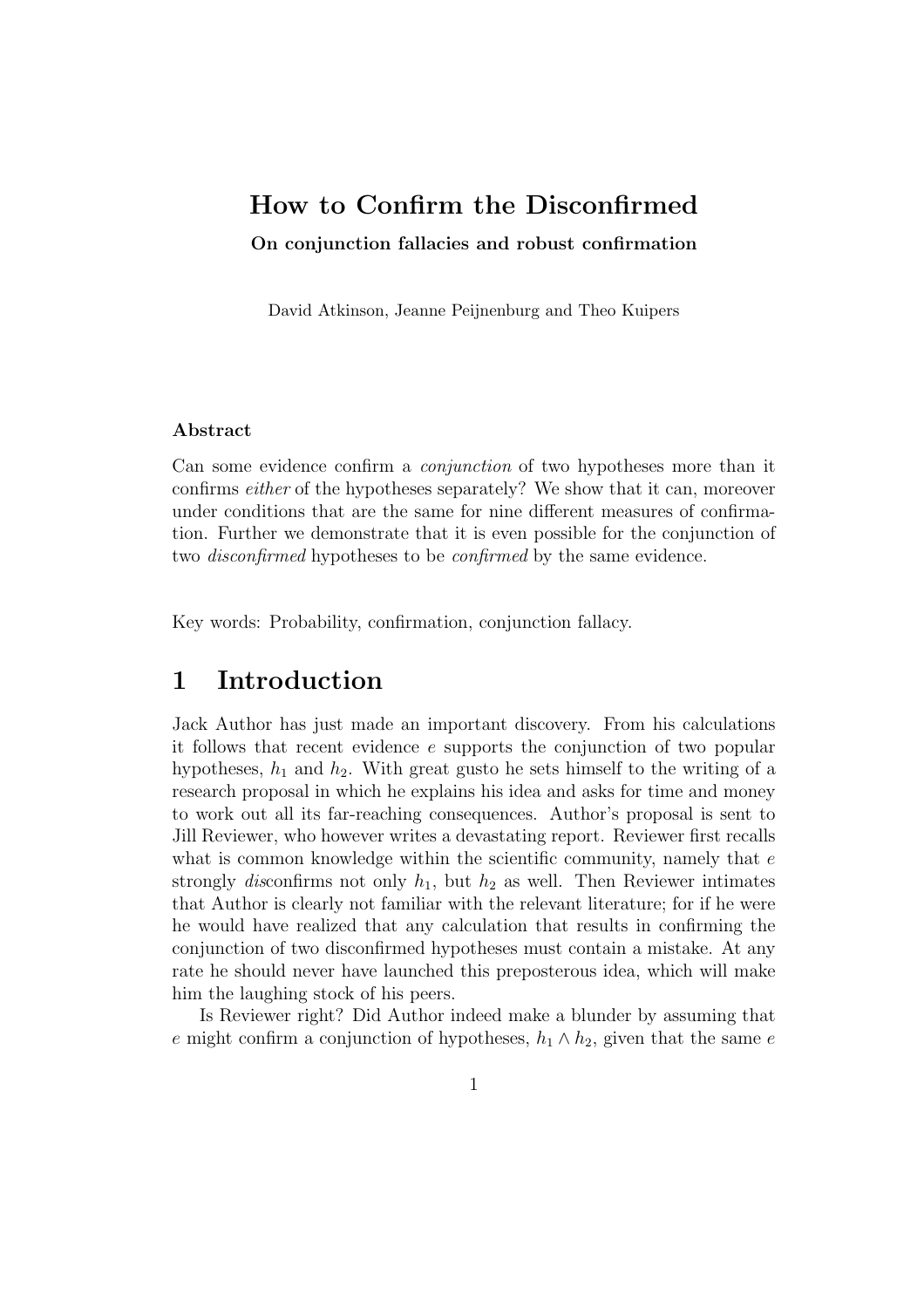disconfirms  $h_1$  and  $h_2$  separately? In this paper we will argue that Author may not have been mistaken. If  $c$  is some generic confirmation function, then it can happen that  $c(h_1 \wedge h_2, e)$  is confirmed — which here means greater than zero — while  $c(h_1, e)$  and  $c(h_2, e)$  are both disconfirmed — here less than zero — while zero corresponds to neutrality. Jack Author might have written a defensible proposal after all.

Our paper can be seen as a reinforcement of recent claims made by Crupi, Fitelson and Tentori (2007). In this very stimulating paper, Crupi, Fitelson and Tentori (CFT) introduce the two inequalities

$$
c(h_1, e) \le 0 \quad & c(h_2, e|h_1) > 0.1 \tag{1}
$$

Next they convincingly argue that (1) is a sufficient condition for

$$
c(h_1 \wedge h_2, e) > c(h_1, e).
$$
 (2)

In other words, if e disconfirms  $h_1$  but confirms  $h_2$  when  $h_1$  is true, then e gives more confirmation to  $h_1 \wedge h_2$  than to  $h_1$  alone — although it confirms  $h_2$  alone even more:  $c(h_2, e) > c(h_1 \wedge h_2, e)$ .

The fact that e can give more confirmation to  $h_1 \wedge h_2$  than to one of its conjuncts is of course intriguing, since the corresponding claim for conditional probabilities is false. Under no condition whatsoever can it be true that

$$
P(h_1 \wedge h_2 | e) > P(h_1 | e).
$$
 (3)

Indeed, (3) instantiates the notorious conjunction fallacy. Following a suggestion by Sides et al. (2002), CFT surmise that the conjunction fallacy might arise from a confusion between  $(2)$  and  $(3)$ . We find this idea plausible and promising, but we believe that its scope can be significantly expanded. For if we replace CTF's condition (1) by another sufficient condition, then we are able to obtain a much stronger result. In this paper we will argue that if we take as condition

$$
P(h_1 \wedge \neg h_2 | e) = 0 \quad & P(\neg h_1 \wedge h_2 | e) = 0 \tag{4}
$$

then it can be shown that

$$
c(h_1 \wedge h_2, e) \ge c(h_1, e) \quad \& \quad c(h_1 \wedge h_2, e) \ge c(h_2, e). \tag{5}
$$

<sup>&</sup>lt;sup>1</sup>The notation ' $c(h_2, e|h_1)$ ' is used by CFT to mean ' $c(h_2, e)$  on the assumption that  $h_1$ is true'. As we will further explain in footnote 2,  $c(h_2, e|h_1)$  is not the same as  $c(h_2, e \wedge h_1)$ .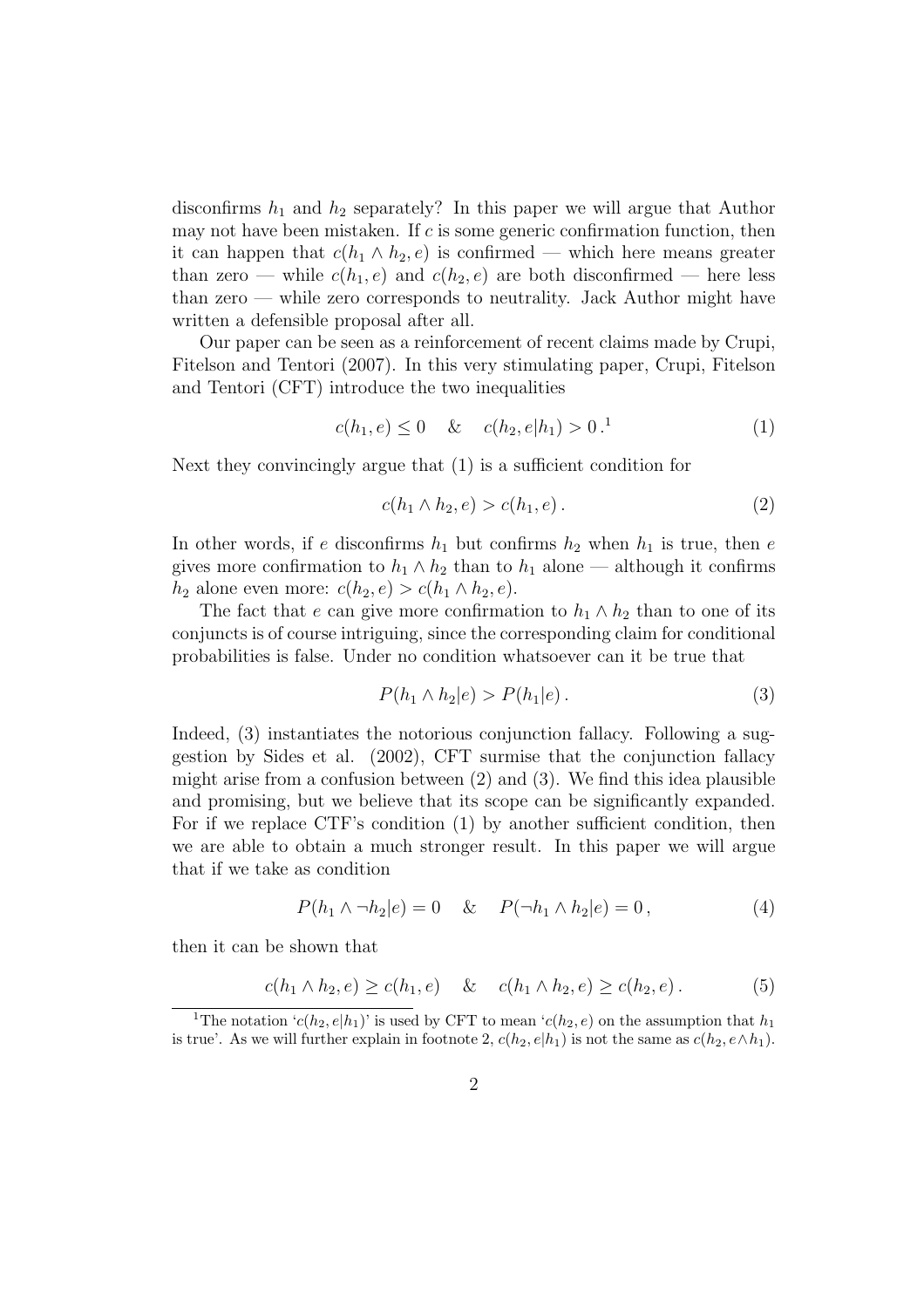There are two senses in which (5) is more general, and cuts deeper than CFT's result  $(2)$ . Firstly,  $(5)$  implies that there is a situation in which the conjunction  $h_1 \wedge h_2$  is more highly confirmed than *either* of the conjuncts – whereas (2) implies that *only one* of the conjuncts receives less confirmation than the conjunction. Secondly, (5) is also applicable when both  $h_1$  and  $h_2$ are confirmed – whereas (2) requires that one of the hypotheses must be disconfirmed. Hence CFT's explanatory net can in fact be cast much wider, since there appear to be more ways in which the occurrence of a conjunction fallacy might actually be guided by a sound assessment of a confirmation relation.

The condition (4) states that, if e is the case, then either both  $h_1$  and  $h_2$ are true, or neither is:  $P(h_1 \leftrightarrow h_2 | e) = 1$ . This is sufficient for (5), as we will prove in Sect. 2 and in Appendix A. However, it is by no means necessary, as will become clear from Sect. 4 and Appendix B, cf. inequality  $(12)$ . There we describe a sufficient condition under which  $c(h_1 \wedge h_2, e)$  is positive, but both  $c(h_1, e)$  and  $c(h_2, e)$  are negative:

$$
c(h_1 \wedge h_2, e) > 0 \quad & \quad c(h_1, e) < 0 \quad & \quad c(h_2, e) < 0. \tag{6}
$$

Note that (6) describes the case in which Jack Author would after all be vindicated. As we will explain later, the sufficient condition for (6) is more detailed than (4). In fact, as we will see from (12), it consists of a relaxed version of  $(4)$  – in the sense that small, nonzero values of the two conditional probabilities are tolerated – plus some extra constraints. Since (6) implies (5) but not the other way around, the sufficient condition for (6) also suffices for (5). In this sense a relaxed version of (4), together with some contraints that we will spell out later, would still be enough to deduce (5).

#### 2 Robust Confirmation

CFT justly emphasize that their analysis is robust: it holds for various specifications of the generic function  $c(h, e)$ , that is for various measures of confirmation (cf. Fitelson 1999). These authors list six prevailing confirmation measures and they prove that their conclusions follow for any of them. We will demonstrate that our argument also goes through robustly in this sense. Indeed, we will add two more measures of confirmation to those listed by CFT, making eight measures in all. The eight measures in question are the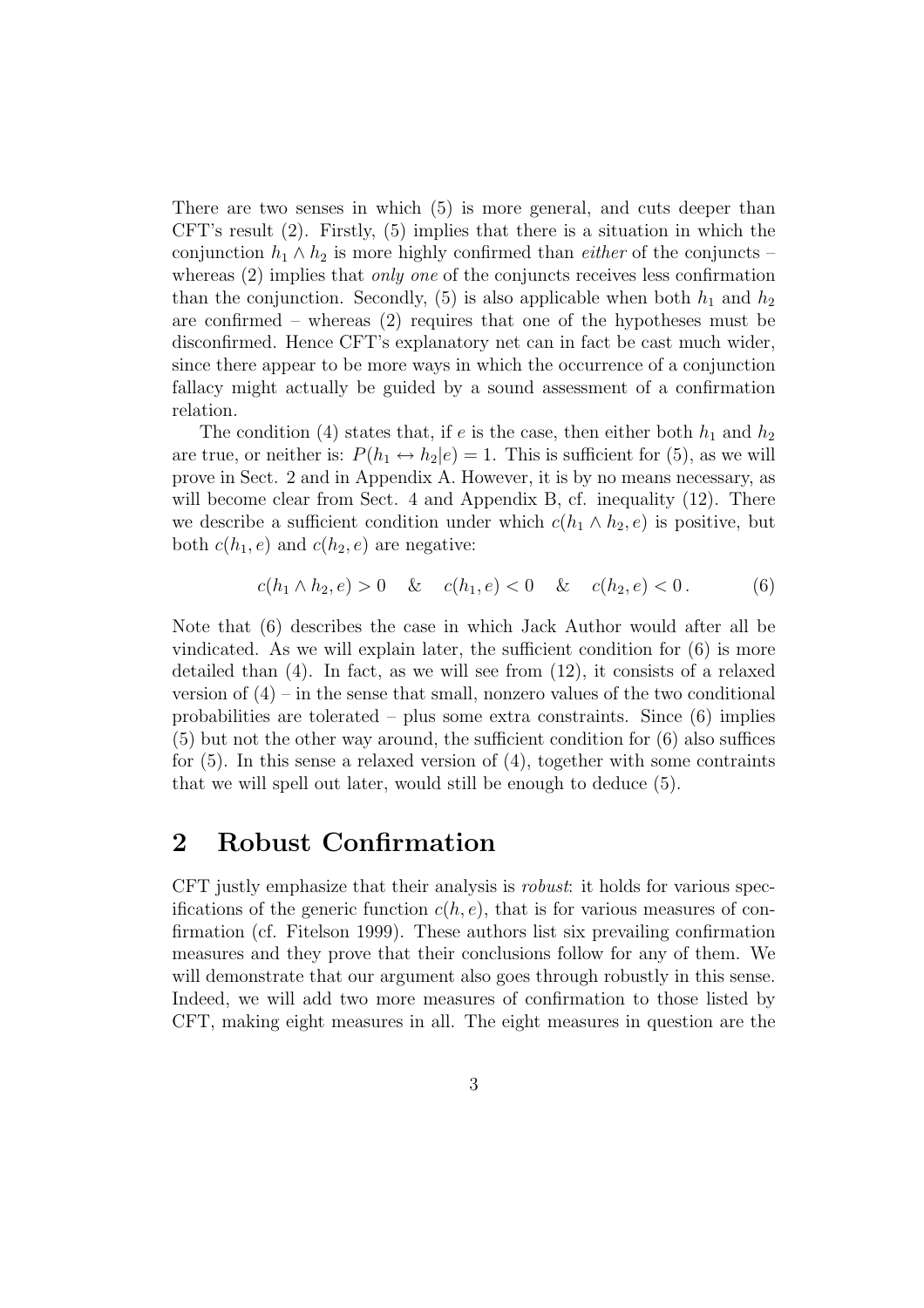following, where as usual  $P(h|e)$  denotes a conditional, and  $P(h)$  an unconditional probability:

$$
C(h, e) = P(h \wedge e) - P(h)P(e)
$$
  
\n
$$
D(h, e) = P(h|e) - P(h)
$$
  
\n
$$
S(h, e) = P(h|e) - P(h|\neg e)
$$
  
\n
$$
Z(h, e) = \frac{P(h|e) - P(h)}{P(\neg h)}
$$
 if  $P(h|e) \ge P(h)$   
\n
$$
= \frac{P(h|e) - P(h)}{P(h)}
$$
 if  $P(h|e) < P(h)$   
\n
$$
R(h, e) = \log \left[\frac{P(h|e)}{P(h)}\right]
$$
  
\n
$$
L(h, e) = \log \left[\frac{P(e|h)}{P(e|\neg h)}\right]
$$
  
\n
$$
N(h, e) = P(e|h) - P(e|\neg h)
$$
  
\n
$$
F(h, e) = \frac{P(h|e) - P(h|\neg e)}{P(h|e) + P(h|\neg e)}.
$$

The first six of these measures have been discussed by CFT. Measure C is attributed to Carnap (1950), D to Carnap (1950) and Eells (1982), S to Christensen (1999) and Joyce (1999), Z to Crupi, Tentori and Gonzalez  $(2007)$ , R to Keynes (1921) and Milne (1996), and L to Good (1950) and Fitelson (2001).

The two extra measures that we have added are N and F. Measure N has been taken from Tentori et al. (2007), who attribute it to Nozick (1981). Note that N is similar to S, the only difference being in the positioning of  $h$ and  $e$ .  $F$  is inspired by a measure introduced by Fitelson (2003). The latter is in fact a measure of coherence rather than of confirmation. However, it is well known that there are close conceptual connections between coherence and confirmation, and confirmation measures are sometimes used to indicate coherence (cf. Douven and Meijs 2006). For example, Carnap's confirmation measure  $D$ , to which Carnap himself gives special attention in  $(Carnap 1962)$ , is the favourite measure of coherence of Douven and Meijs (2007). Further, the exponent of the confirmation measure R of Keynes and Milne,  $\exp R(h, e)$ , is equal to a coherence measure of Shogenji (1999).

CFT succeed in showing that their inference from (1) to (2) remains valid under any of their six measures of confirmation. Similarly, we can prove that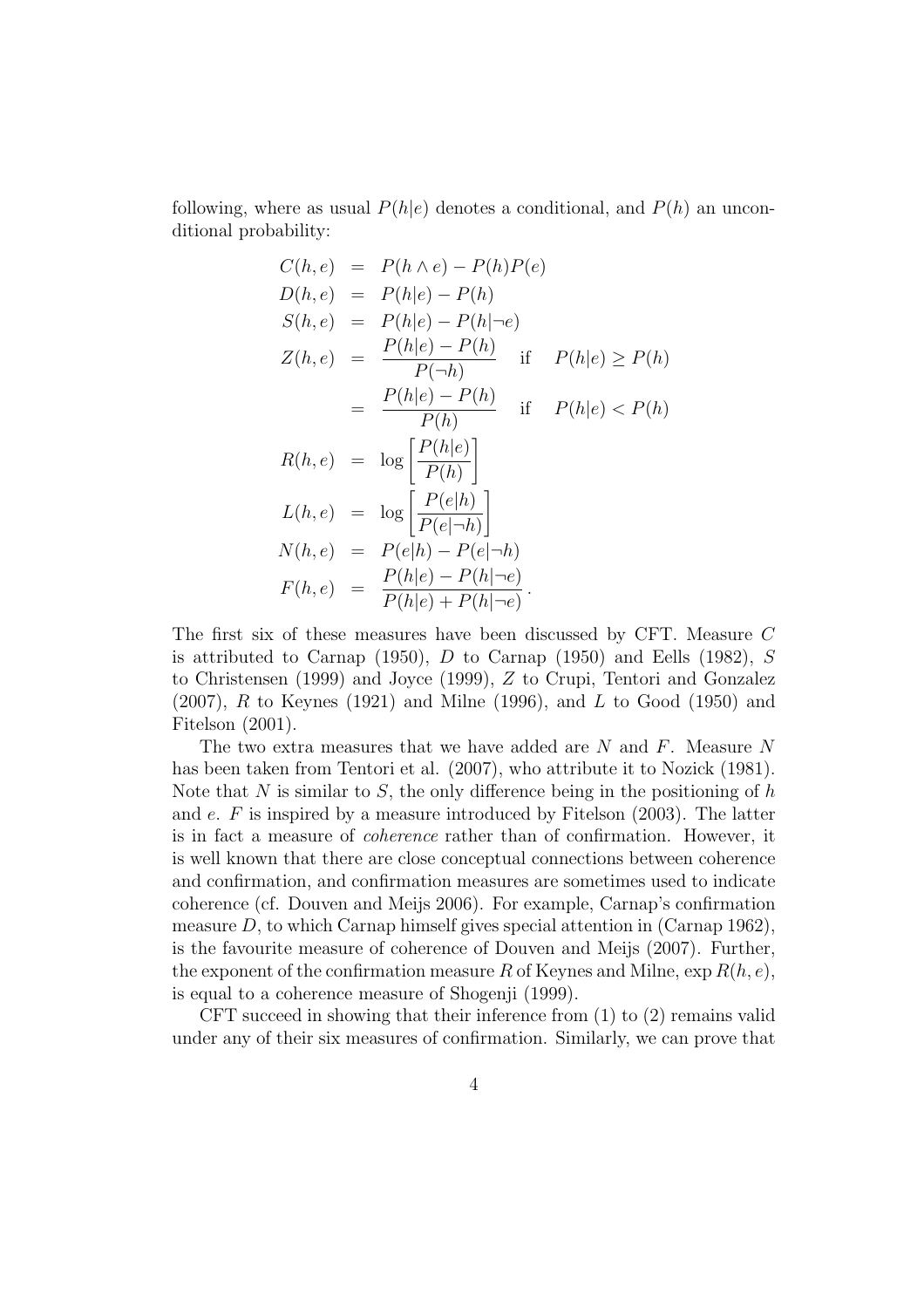our inference from (4) to (5) remains valid as one passes from one of the eight specifications of  $c(h, e)$  to another. Take for example the case in which  $c(h, e)$ is specified as the Carnap-Eells measure  $D(h, e)$ . We prove in Appendix A that, if our condition (4) is fulfilled, then

$$
D(h_1 \wedge h_2, e) - D(h_1, e) = P(h_1 \wedge \neg h_2 \wedge \neg e) \ge 0, \tag{7}
$$

and similarly with  $h_1$  and  $h_2$  interchanged. Clearly, if (7) holds, then  $D(h_1 \wedge$  $h_2, e) \ge D(h_1, e)$ , which is the first half of our conclusion (5), with D substituted for c. An analogous argument applies to  $h_2$ , and this will give us the second half of  $(5)$ .<sup>2</sup>

Similarly, but with more effort, it can be shown that all the remaining specifications of c in terms of C, S, N, R, L, Z and F will do the trick: they lead to quotients of products of probabilities that are necessarily nonnegative. In this manner we will have robustly deduced the two inequalities of (5) from (4). Full details are given in Appendix A, where in passing we also explain under which additional conditions (5) is deducible with  $>$  in place of  $\geq$ .<sup>3</sup>

As said above, the condition (4) is sufficient but by no means necessary for the conclusion  $(5)$ . For  $(5)$  still follows robustly if the probabilities in  $(4)$ are small but not zero, and if some extra constraints are in force. In Sect. 4 and in Appendix B we will formulate upper bounds for  $P(h_1 \wedge \neg h_2|e)$  and  $P(\neg h_1 \land h_2 | e)$  as well as extra constraints such that (5) still holds robustly, i.e. under any of the eight confirmation measures in our list. But first, in Sect. 3, we will illustrate the validity of our inference from (4) to (5) with some examples. The purpose of this exercise is to make the inference intuitively reasonable and to explain its connection to a (particular type of) conjunction fallacy.

 ${}^{2}$ In terms of D, the second inequality in CFT's condition (1) reads

$$
D(h_2, e|h_1) \equiv P(h_2|e \wedge h_1) - P(h_2|h_1) \ge 0.
$$

This function is not the same as  $D(h_2, e \wedge h_1) = P(h_2|e \wedge h_1) - P(h_2)$ .

<sup>&</sup>lt;sup>3</sup>In Appendix C we present yet another specification of  $c$  — the ninth — under which our inference from (4) to (5) goes through. In that appendix we discuss a coherence measure of Bovens and Hartmann (2003a and 2003b), which can be treated as a comparative measure of confirmation. Since the approach of Bovens and Hartmann is radically different from the above eight cases, we do not consider the Bovens-Hartmann measure here, but devote a separate appendix to it. See also Meijs and Douven (2005) for a critique of the Bovens-Hartmann measure, and the reply of Bovens and Hartmann (2005).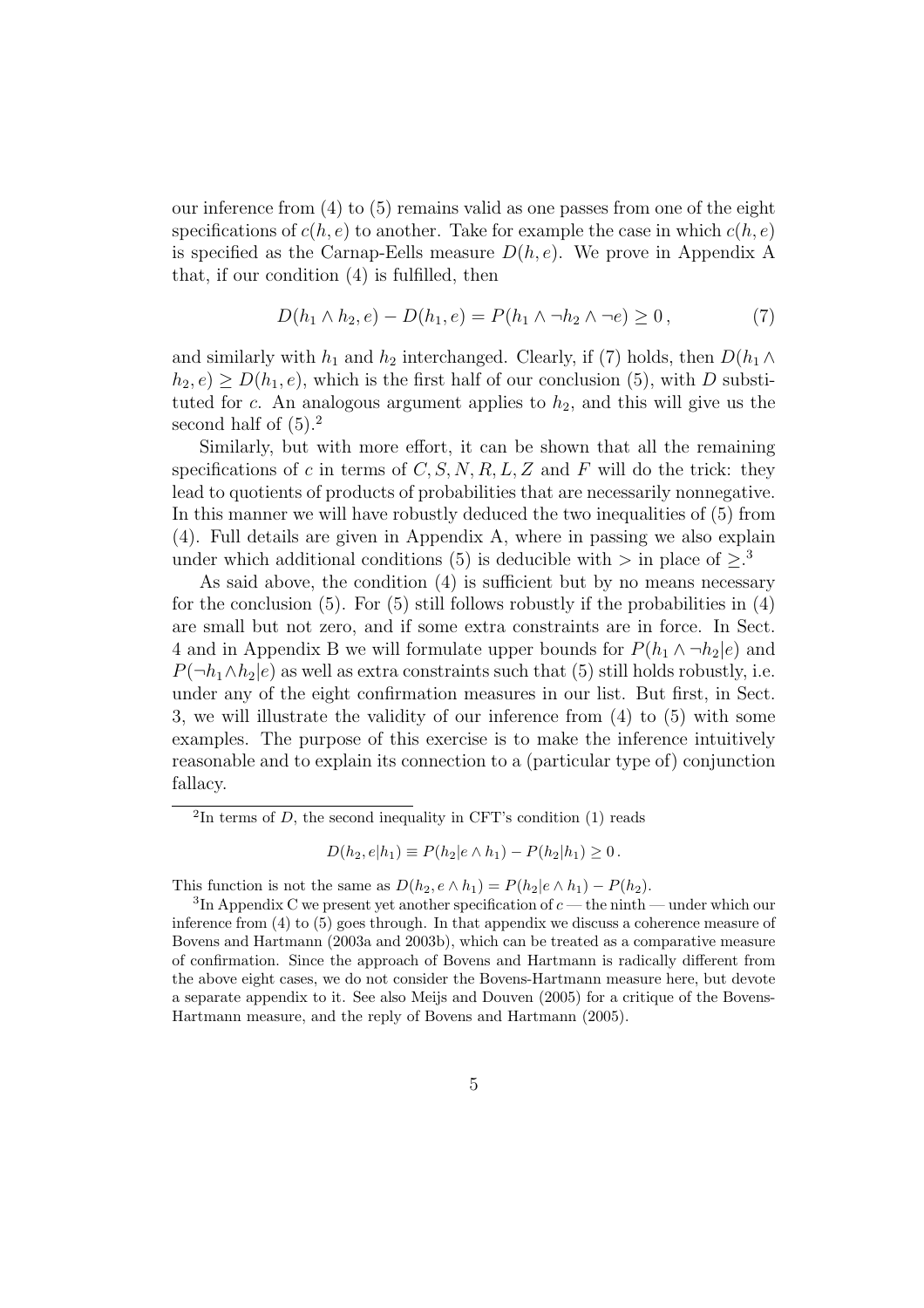## 3 Conjunction Fallacies

Suppose a die is cast in secrecy and the number that came up is recorded by the gamemaster. Consider two gamblers who entertain different hypotheses about what the number is. Hypothesis  $h_1$  is that the number is 1, 2 or 3, whereas  $h_2$  is that it is 2, 3, or 4. We conclude that

$$
P(h_1) = P(h_2) = \frac{3}{6} = \frac{1}{2}.
$$

Suppose next that the gamemaster provides the clue that the number is prime. This can be treated as incoming evidence  $e = \{2, 3, 5\}$ , with  $h_1 =$  $\{1, 2, 3\}$  and  $h_2 = \{2, 3, 4\}$ . Since e contains three primes, whereas  $h_1$  and  $h_2$ contain only two primes apiece, we find for the conditional probabilities

$$
P(h_1|e) = P(h_2|e) = \frac{2}{3}.
$$

Let us now work out this example in terms of the Carnap-Eells measure D, keeping in mind that similar results apply to any of the other eight measures. Since by definition  $D(h, e) = P(h|e) - P(h)$ , it is the case that

$$
D(h_1, e) = P(h_1|e) - P(h_1) = \frac{2}{3} - \frac{1}{2} = \frac{1}{6},
$$

and similarly  $D(h_2, e) = \frac{1}{6}$ . However  $h_1 \wedge h_2 = \{2, 3\}$ , so  $P(h_1 \wedge h_2 | e) = \frac{2}{3}$ <br>too, but  $P(h_1 \wedge h_2) = \frac{2}{6} = \frac{1}{3}$ . Therefore the degree of confirmation of  $h_1 \wedge h_2$  $\frac{1}{3}$ . Therefore the degree of confirmation of  $h_1 \wedge h_2$ is

$$
D(h_1 \wedge h_2, e) = P(h_1 \wedge h_2|e) - P(h_1 \wedge h_2) = \frac{2}{3} - \frac{1}{3} = \frac{1}{3},
$$

which is twice as large as the degrees of confirmation of  $h_1$  or  $h_2$  alone. So

$$
D(h_1 \wedge h_2, e) > D(h_1, e) \quad \& \quad D(h_1 \wedge h_2, e) > D(h_2, e),
$$

and this is our conclusion (5), with D substituted for c, and with  $\geq$  replaced by >. Note that  $\neg h_1 = \{4, 5, 6\}$ , so  $\neg h_1 \wedge h_2 = \{4\}$ , and since 4 is not a prime number,  $P(\neg h_1 \land h_2 | e) = 0$ . Similarly  $P(h_1 \land \neg h_2 | e) = 0$ , so the two equalities of our condition (4) are in fact respected.

It is of course intuitively clear why  $e = \{2, 3, 5\}$  should confirm  $h_1 \wedge h_2 =$  ${2, 3}$  more than  $h_1 = {1, 2, 3}$  or  $h_2 = {2, 3, 4}$ , for  $h_1 \wedge h_2$  contains only primes, whereas  $h_1$  and  $h_2$  are each 'diluted' by a nonprime. However, by the same token it also seems clear how this example can trigger the commission of a conjunction fallacy. Imagine that subjects are given the following information: "A gamemaster casts a die. He records the number, but does not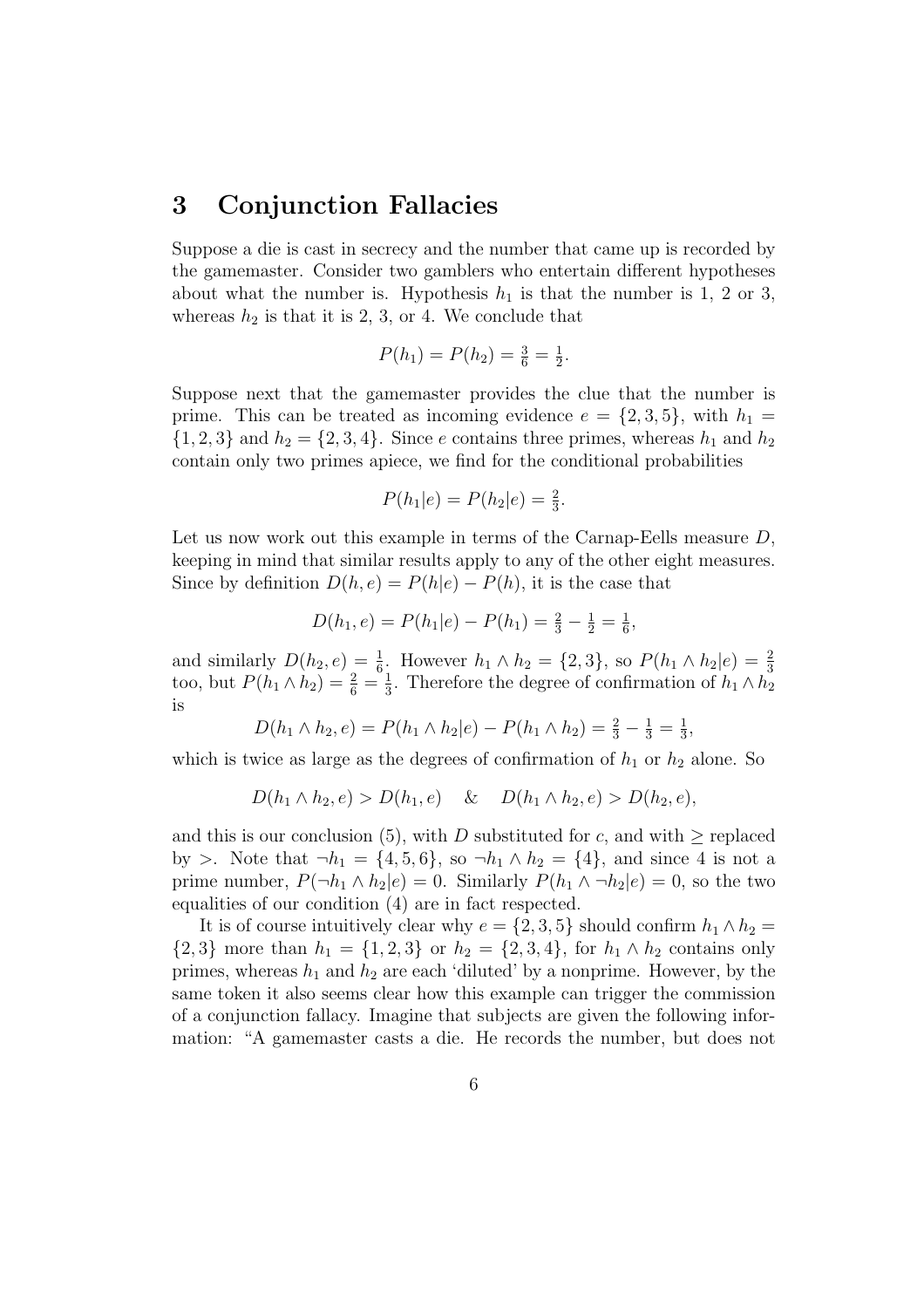tell anybody what it is. The only thing he makes known is that the number is prime  $(e)$ ." Suppose that now the question is posed: "What do you think is more probable? That the number recorded by the gamemaster is 1 or 2 or 3  $(h_1)$ ? That it is 2 or 3 or 4  $(h_2)$ ? Or that it is 2 or 3  $(h_1 \wedge h_2)$ ?" It is quite likely that many people would choose the last option, thereby committing a conjunction fallacy (although they would have been right had the question been about confirmation rather than probability).

Here is another example. Imagine that you have a little nephew of whom you are very fond. One day you receive an email from his mother, telling you that the child is suffering a severe bout of measles  $(e)$ . You immediately decide to visit the boy, bringing him some of the jigsaw puzzles that you know he likes so much. What do you think is more probable to find upon your arrival? That the child has a fever  $(h_1)$ , that he has red spots all over his body  $(h_2)$ , or that he has a fever and red spots  $(h_1 \wedge h_2)$ ? Again we expect that many people will opt for the third possibility. Although this answer is fallacious, the nephew story does instantiate our inference from (4) to (5). For under the assumption that measles always comes with fever and red spots, so that (4) is satisfied, our story makes it true that

$$
c(h_1 \wedge h_2, e) \ge c(h_1, e) \quad \& \quad c(h_1 \wedge h_2, e) \ge c(h_2, e).
$$

It should be noted that the conjunction fallacies committed in the two examples above differ from those discussed by CFT. For CFT focus exclusively on conjunction fallacies of the familiar Linda-type: when hearing about a person named Linda, who is 31 years old, single, bright and outspoken, concerned about discrimination and social justice, involved in anti-nuclear demonstrations (e), most people find 'Linda is a bank teller and is active in the feminist movement'  $(h_1 \wedge h_2)$  more probable than 'Linda is a bank teller'  $(h_1)$ . Linda-type conjunction arguments have the following characteristics in common:

although it does entail

$$
P(h_1 \wedge h_2|e) = P(h_1|e) = P(h_2|e),
$$

which in fact are all equal to 1. However, it is less probable that a patient has fever and spots than that he has just one of these afflictions, if one does not conditionalize on his having measles:  $P(h_1 \wedge h_2) < P(h_1) \quad \& P(h_1 \wedge h_2) < P(h_2),$ 

and therefore  $c(h_1 \wedge h_2, e)$  is greater than either  $c(h_1, e)$  or  $c(h_2, e)$ .

<sup>&</sup>lt;sup>4</sup>The assumption that there are no measles without both fever and red spots does *not* imply  $c(h_1 \wedge h_2, e) = c(h_1, e) = c(h_2, e),$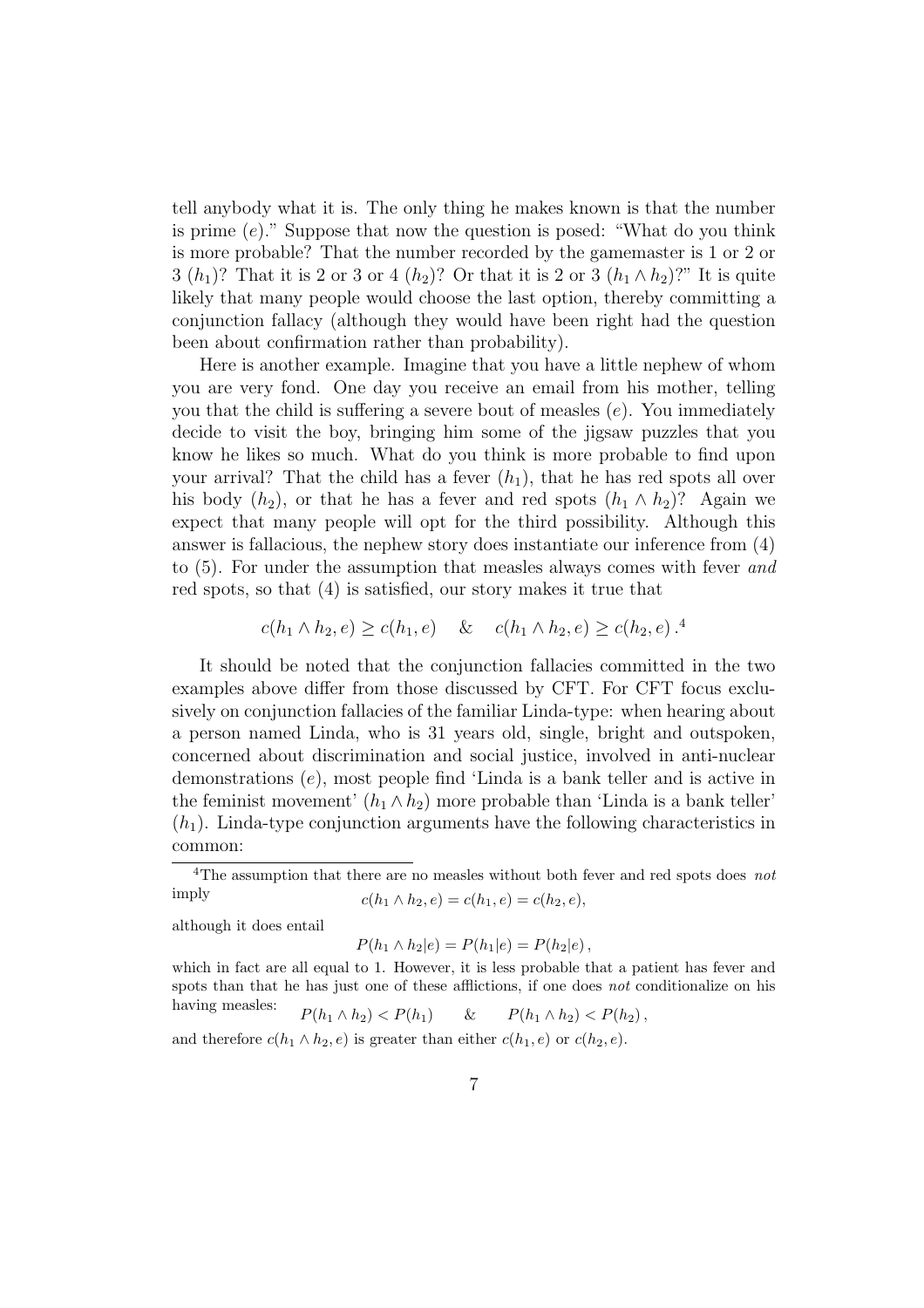- (i) e is negatively (if at all) correlated with  $h_1$ ;
- (ii) e is positively correlated with  $h_2$ , even conditionally on  $h_1$ ;
- (iii)  $h_1$  and  $h_2$  are mildly (if at all) negatively correlated

(Crupi, Fitelson and Tentori 2007, forthcoming, Sect. 3 – emphasis by the authors). It is solely in relation to fallacies of this type that CFT submit their idea that people may actually rely on assessments of confirmation when judging probabilities. Indeed, CFT's condition (1), that is robustly sufficient for their conclusion (2), is an "appropriate confirmation-theoretic rendition of  $(i)$  and  $(ii)$ "  $(ibid.)$ .

In Sect. 1 we have already intimated that there are two differences between CFT's conclusion (2) and our result (5). The first was that (5) can handle the case in which the conjunction  $h_1 \wedge h_2$  might be more confirmed than *either* of its conjuncts, the second that  $(5)$  also applies when *both*  $h_1$ and  $h_2$  are confirmed, i.e.  $c(h_1, e)$  and  $c(h_2, e)$  are positive. We are now in a position to understand that these differences stem from the dissimilarity between Linda-type fallacies on the one hand and 'our' conjunction fallacies on the other. Linda-type fallacies treat  $h_1$  and  $h_2$  asymmetrically in the sense that one must be disconfirmed, while the other is confirmed. In our case, by contrast, all options are possible: both may be confirmed or both disconfirmed, or indeed one may be confirmed and the other disconfirmed. Moreover, in Linda examples the confirmation degree of the conjunction lies between those of the two conjuncts. In our case, on the other hand, the confirmation degree of the conjunction is greater than that of either of the conjuncts.

Given this dissimilarity, it is perhaps appropriate to say that Linda-like problems are best analyzed by CFT's inference from  $(1)$  to  $(2)$ , whereas 'our' conjunction fallacies are best analyzed by our inference from (4) to (5). In both cases the fallacious arguments are explained by pointing to a confusion between probability judgements and confirmation assessments. And both cases satisfy the minimal constraint that the confirmation degree of the conjunction is greater than that of at least one of the conjuncts.

It is to be expected that there are many different kinds of conjunction fallacy, all of which will satisfy this minimal contraint. We suspect that, for each kind of fallacy, it will be possible to reconstruct and spell out the corresponding legitimate inference that ought to take the place of the fallacious probabilistic claim.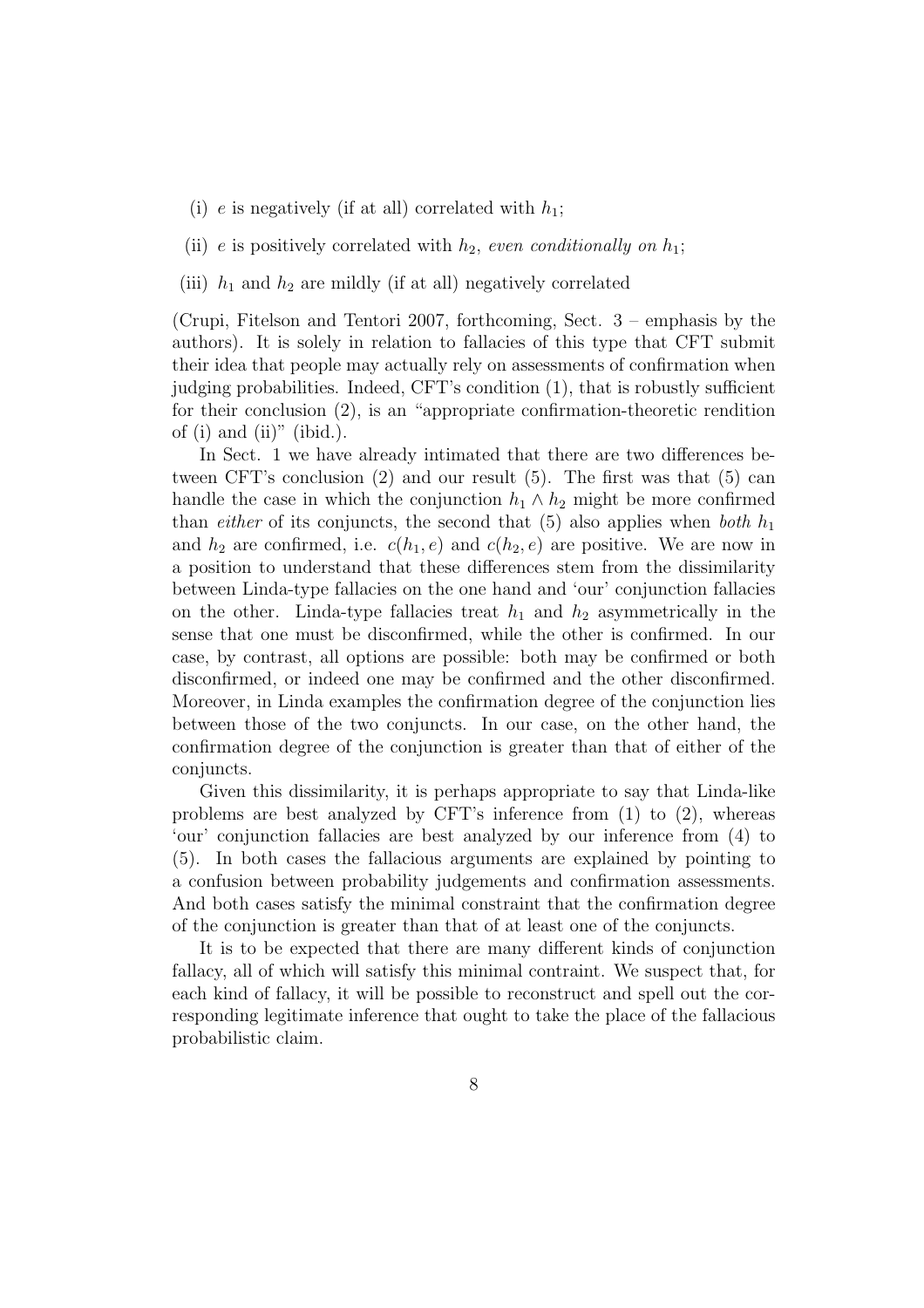#### 4 Why Jack Author Can Be Correct

In this section we will formulate a sufficient condition for  $(6)$ . That is, we will explain how Jack Author might be correct when he claims that a conjunction of two disconfirmed hypotheses can itself be confirmed. In the process, it will become clear that the rather strict condition (4) is not necessary for obtaining (5). Indeed, (5) is consistent with much looser forms of (4), viz. ones in which the conditional probabilities  $P(h_1 \wedge \neg h_2 | e)$  and  $P(\neg h_1 \wedge h_2 | e)$  are positive and can be numerically different from one another. Granted, it is only under certain restrictions that (5) follows from weaker versions of (4). But we will show that a precise specification can be given of these restrictions, together with bounds for  $P(h_1 \wedge \neg h_2 | e)$  and  $P(\neg h_1 \wedge h_2 | e)$ .

Since we are dealing with two hypotheses and one piece of evidence, the following eight triple probabilities exhaust all the possibilities that are open to us:

$$
P(h_1 \wedge h_2 \wedge e) \qquad P(\neg h_1 \wedge h_2 \wedge e)
$$
  
\n
$$
P(h_1 \wedge \neg h_2 \wedge e) \qquad P(\neg h_1 \wedge \neg h_2 \wedge e)
$$
  
\n
$$
P(h_1 \wedge h_2 \wedge \neg e) \qquad P(\neg h_1 \wedge h_2 \wedge \neg e)
$$
  
\n
$$
P(h_1 \wedge \neg h_2 \wedge \neg e) \qquad P(\neg h_1 \wedge \neg h_2 \wedge \neg e)
$$

Note that all the (un)conditional probabilities and all the (un)conditional degrees of confirmation are functions of the above eight probabilities. Hence looking for (in)equalities between confirmation degrees and probability functions reduces itself to (in)equalities between the values of these eight triple probabilities. Because these triples are probabilities, they cannot be negative; and because there are not more triples than these eight, their sum is unity.

Since  $P(\neg h_1 \wedge \neg h_2 \wedge \neg e)$  describes the area outside the Venn diagram (see Appendix A), it is not very interesting, and we will set its value to 1 minus the sum of the remaining seven triples. These seven triples are independent of one another, subject only to the requirement that their sum be not greater than 1. Two of them,  $P(h_1 \wedge \neg h_2 \wedge e)$  and  $P(\neg h_1 \wedge h_2 \wedge e)$ , are both zero under our condition (4). However, here we will relax (4) and allow them to be positive. We shall restrict our attention to the case in which these two triples are equal:

$$
z = P(h_1 \wedge \neg h_2 \wedge e) = P(\neg h_1 \wedge h_2 \wedge e), \tag{8}
$$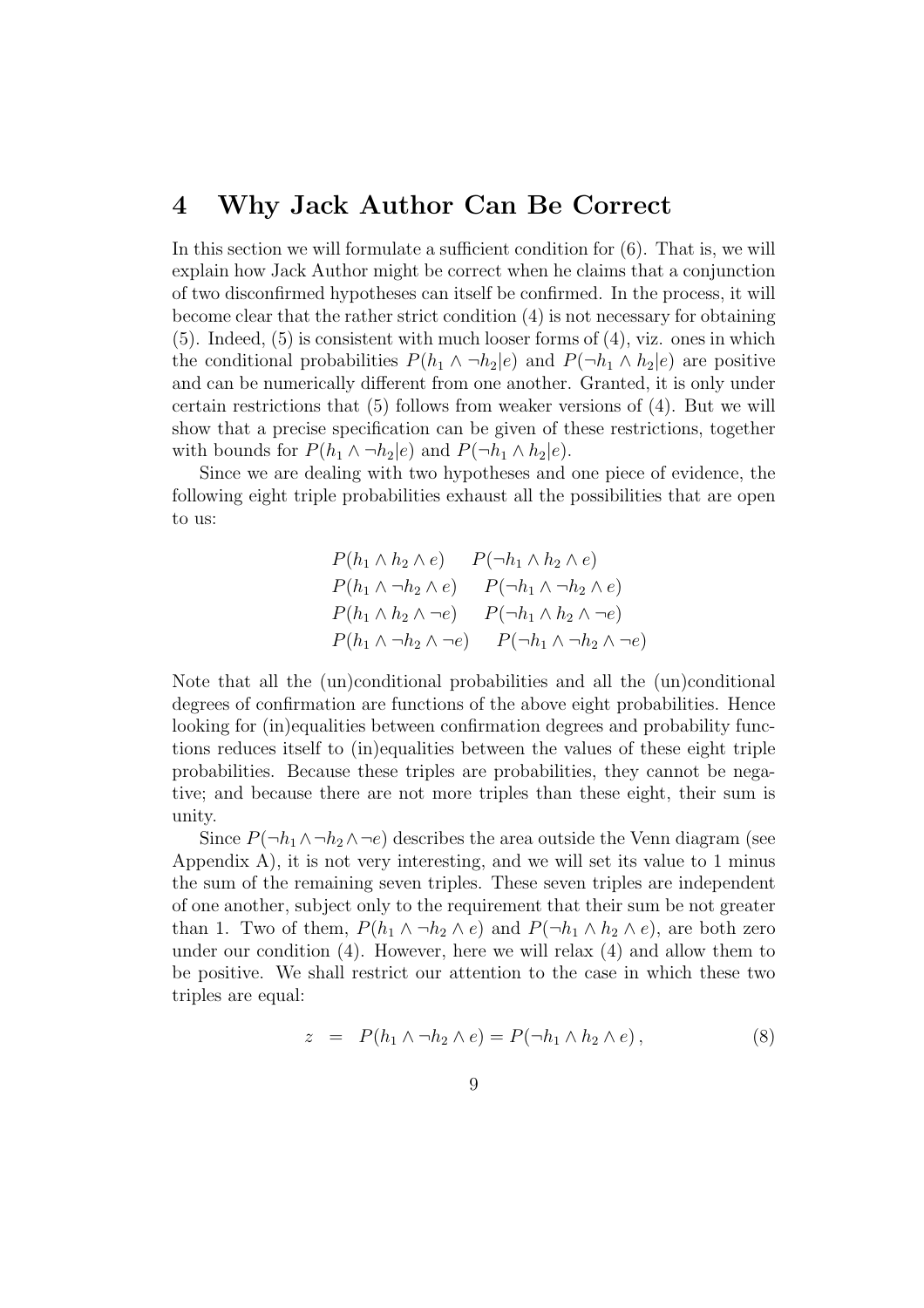where  $z$  need not be zero. There are now five other independent triples left, and to further reduce the search to manageable proportions we will give them all the same numerical value:

$$
x = P(h_1 \wedge h_2 \wedge e) = P(\neg h_1 \wedge \neg h_2 \wedge e)
$$
  
= 
$$
P(h_1 \wedge h_2 \wedge \neg e) = P(\neg h_1 \wedge h_2 \wedge \neg e) = P(h_1 \wedge \neg h_2 \wedge \neg e).
$$
 (9)

We stress that the artifices (8)-(9) are purely for convenience: they limit the search from 7 to 2 dimensions. Many more possibilities remain open: no matter, our ambition is only to find a sufficient (not a necessary) condition for  $h_1 \wedge h_2$  to be confirmed, while both  $h_1$  and  $h_2$  are disconfirmed.

The key question that we now have to ask ourselves is:

Can we find values of 
$$
z
$$
 and  $x$  such that (6) follows?

If we can, then we will have discovered a sufficient condition for  $c(h_1 \wedge h_2, e)$ to be positive (confirmation), while both  $c(h_1, e)$  and  $c(h_2, e)$  are negative (disconfirmation). Hence we would have shown that there is at least one way in which Jack Author could have written a defensible reaearch proposal. Moreover, we would also have demonstrated that our general conclusion (5) does not require the rather rigorous condition (4), but is also compatible with a modified form of that condition. For if (6) were to follow from a relaxed version of  $(4)$ , then so would  $(5)$ , since the latter follows from  $(6)$ .

In Appendix B we prove that the answer to our key question above is yes. In particular we show that, if  $0 \leq z \leq \frac{1}{12}$ , and

$$
\frac{1-2z}{6} < x < \frac{1}{5} - \frac{2z}{5} \,,
$$

then  $(6)$  holds. Actually there is more, for z may be a little bigger, as large as  $\frac{1}{8}$ , but then the upper limit on x decreases. If  $\frac{1}{12} \le z \le \frac{1}{8}$ , the restrictions on x are

$$
\frac{1-2z}{6} < x < \frac{1}{4} - z \, .
$$

A proof of what we might call the 'Jack Author Theorem' can be found in Appendix B.

In Fig. 1 we show the area in which Jack Author's proposal would made sense. The straight diagonal line in Fig. 1 gives the lower bound of  $x$  for values of z between 0 and  $\frac{1}{8}$ , while the bent line gives the upper bound for the x-values. For every x and z between these lines the inequalities  $(6)$  are observed. The region in which the Jack Author effect occurs might perhaps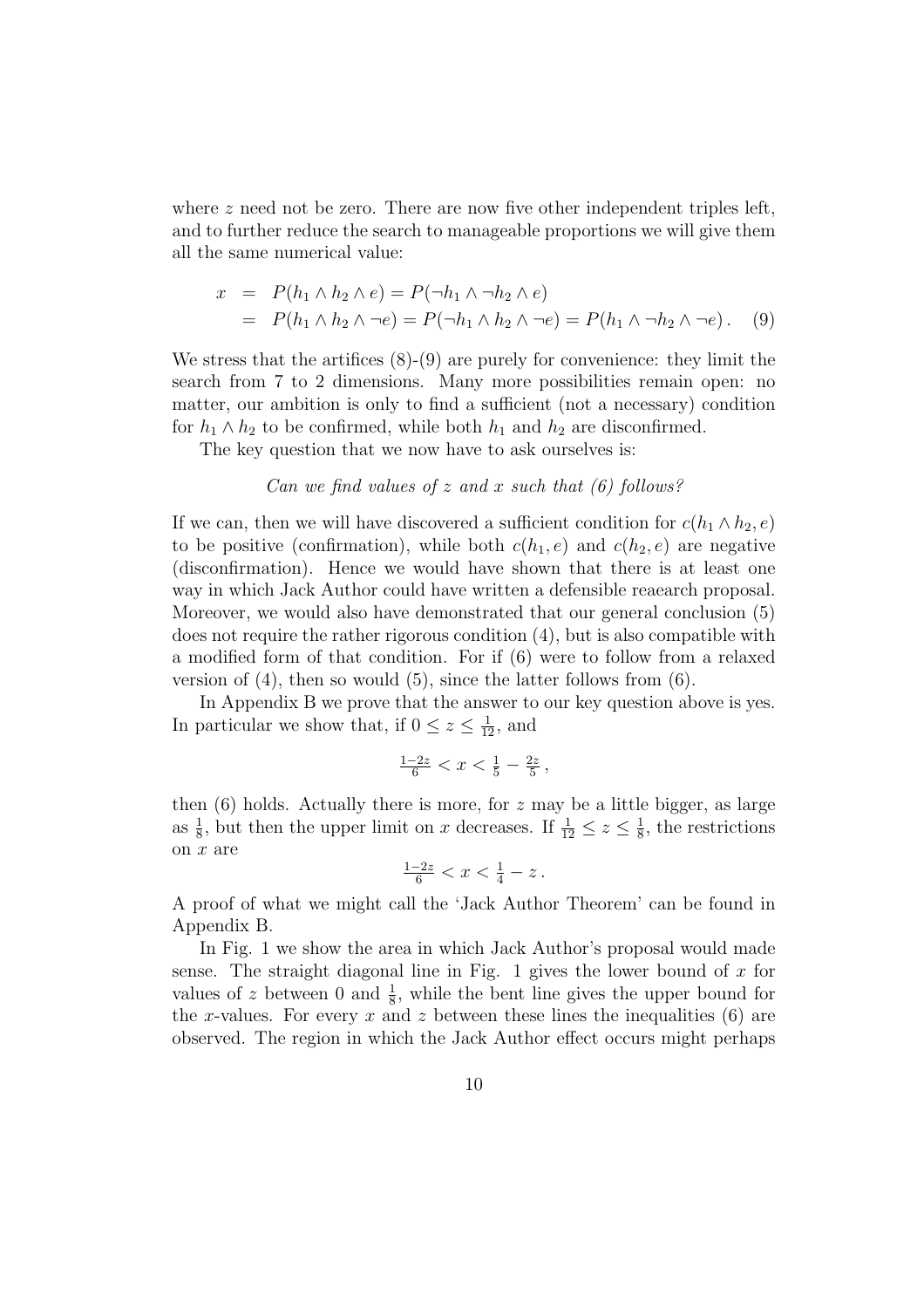look small, but in fact it is quite large. If  $z = 0$ , which corresponds to the strict condition (4), x can be between  $\frac{1}{6}$  and  $\frac{1}{5}$ , as can be seen from Fig. 1. Since the 5 triples given in (9) are all equal to one another, their sum can be between  $\frac{5}{6}$  and 1, which is a large part of the whole probability space. True, at the maximum allowed value of z, namely  $\frac{1}{8}$ , the allowed values for x shrink to the point  $x = \frac{1}{8}$ ; but at  $z = \frac{1}{12}$ , for instance, which corresponds to the kink in the bent line of Fig. 1, one finds  $\frac{5}{36} < x < \frac{1}{6}$ .



Figure 1: Allowed region of x-z plane for Jack Author effect

Affiliation: Faculty of Philosophy, University of Groningen Oude Boteringestraat 52, 9712 GL Groningen The Netherlands

Email: d.atkinson@rug.nl jeanne.peijnenburg@rug.nl t.a.f.kuipers@rug.nl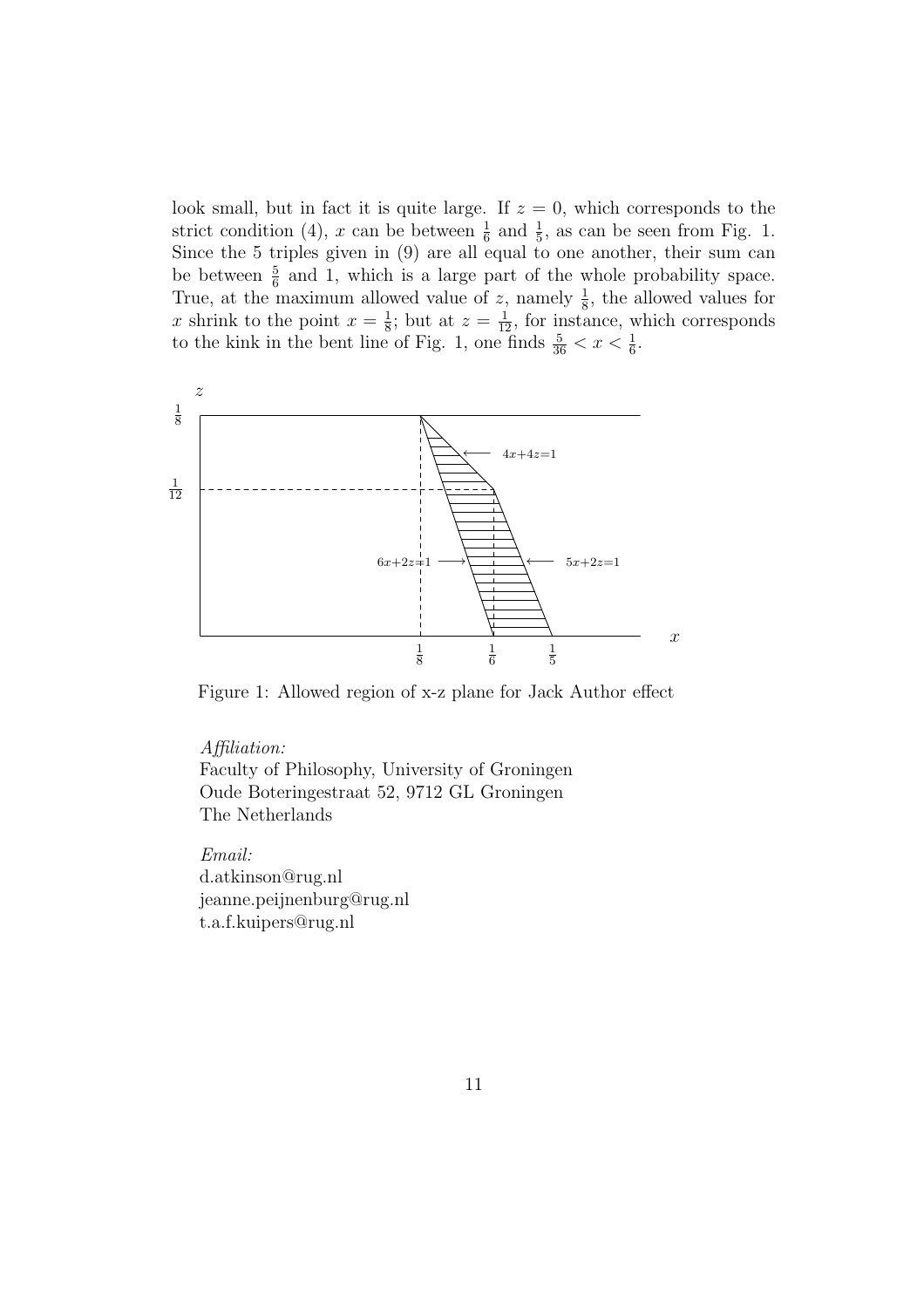## Appendix A: Proof of confirmation

Here is a compact notation for the probabilities of the elementary intersections of the sets  $h_1, h_2, e$ , as displayed pictorially in the Venn diagram:



$$
x = P(h_1 \wedge h_2 \wedge e)
$$
  
\n
$$
y_0 = P(\neg h_1 \wedge \neg h_2 \wedge e)
$$
  
\n
$$
y_1 = P((h_1 \wedge \neg h_2 \wedge \neg e)
$$
  
\n
$$
y_2 = P(\neg h_1 \wedge h_2 \wedge \neg e)
$$
  
\n
$$
z_0 = P(h_1 \wedge h_2 \wedge \neg e)
$$
  
\n
$$
z_1 = P(\neg h_1 \wedge h_2 \wedge e)
$$
  
\n
$$
z_2 = P(h_1 \wedge \neg h_2 \wedge e)
$$

An important point is that these seven triple probabilities are nonnegative, i.e. each one must be positive or zero. Further their sum cannot be larger than unity, for

$$
x + y_0 + y_1 + y_2 + z_0 + z_1 + z_2 = 1 - P(\neg h_1 \land \neg h_2 \land \neg e) \le 1. \tag{10}
$$

Under this global condition (10) the seven triple probabilities are independent variables, spanning a hypervolume in seven dimensions.

The purpose of the calculations in this appendix is to show that, under the restrictions  $z_1 = 0 = z_2$ , it is the case that  $c(h_1 \wedge h_2, e) \geq c(h_1, e)$  and  $c(h_1 \wedge h_2, e) \geq c(h_2, e)$ , for all of the eight realizations of the generic measure c, that is for  $C, D, S, Z, R, L, N, F$ . To do this, it will be proved, for each of the measures, that  $c(h_1 \wedge h_2, e) - c(h_1, e)$  can be reduced to an expression involving the five remaining independent triple probabilities that is manifestly nonnegative. Terms that can be recognized as being nonnegative are of course products of triple probabilities with a plus sign, or terms involving  $1 - \Sigma$ , where  $\Sigma$  is a triple probability or the sum of two or more of them (cf. inequality (10)). Once that has been done the job is finished, for then  $c(h_1 \wedge h_2, e) \geq c(h_1, e)$  has been demonstrated; and  $c(h_1 \wedge h_2, e) \geq c(h_2, e)$ follows immediately by interchanging the suffices 1 and 2 throughout the proof.

Let us begin with the Carnap measure  $C$ . We read off from the Venn diagram that

$$
C(h_1 \wedge h_2, e) - C(h_1, e) = x - (x + z_0)(x + y_0) - x + (x + y_1 + z_0)(x + y_0)
$$
  
=  $(x + y_0)y_1$ .

Since  $(x + y_0)y_1$  is manifestly nonnegative, we conclude that  $C(h_1 \wedge h_2, e) \geq$  $C(h_1, e)$ . This concludes the demonstration for this simple measure.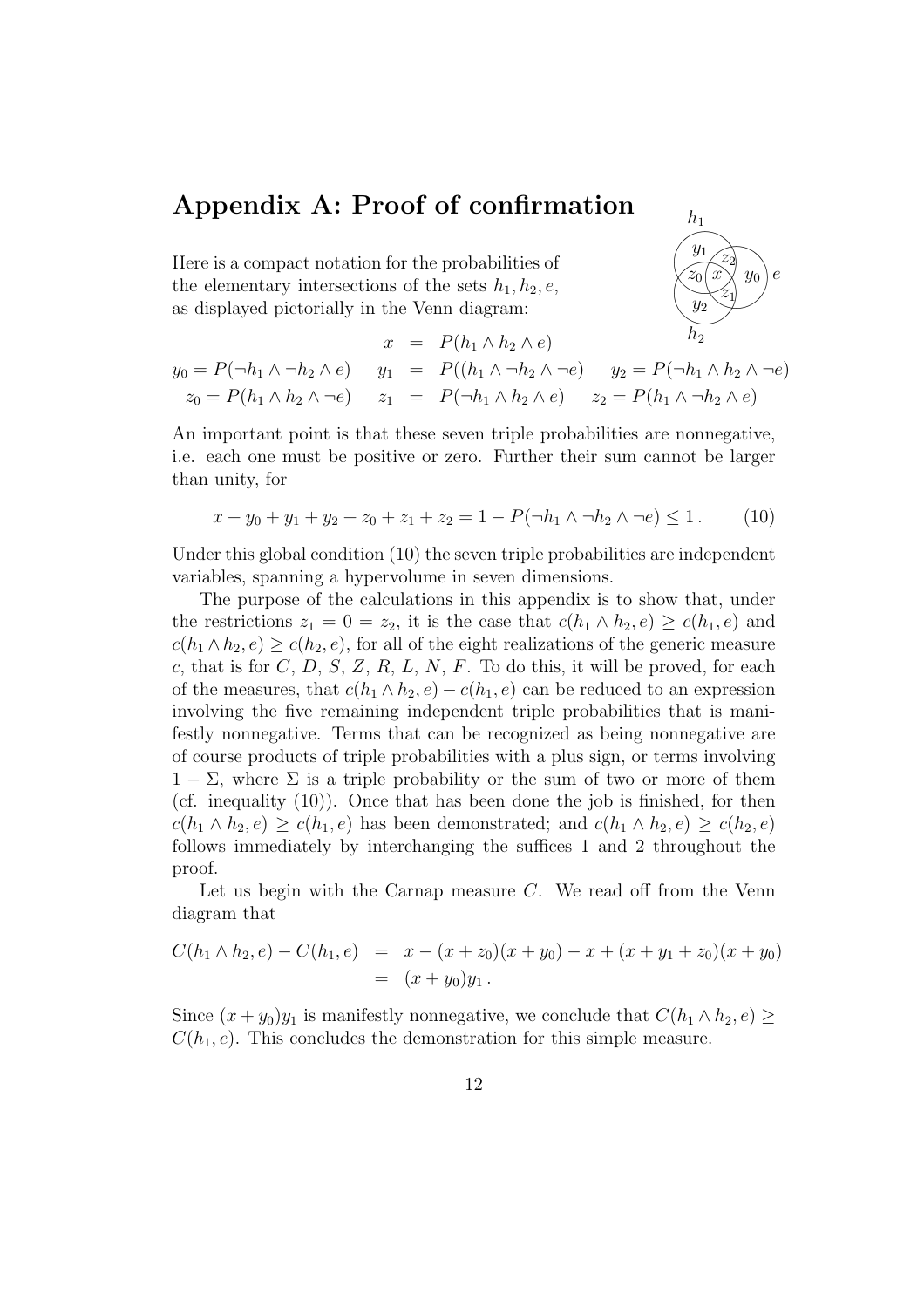The Carnap-Eells measure D and Christensen's S are not much harder:

$$
D(h_1 \wedge h_2, e) - D(h_1, e) = \frac{C(h_1 \wedge h_2, e) - C(h_1, e)}{P(e)} = \frac{(x + y_0)y_1}{P(e)} \ge 0,
$$

Since  $(x + y_0) = P(e)$ , given that  $z_1 = 0 = z_2$ , and  $y_1 = P(h_1 \wedge \neg h_2 \wedge \neg e)$ , we have thereby proved inequality (7). Similarly,

$$
S(h_1 \wedge h_2, e) - S(h_1, e) = \frac{C(h_1 \wedge h_2|e) - C(h_1|e)}{P(e)P(\neg e)} = \frac{(x + y_0)y_1}{P(e)P(\neg e)} \ge 0.
$$

For the Z measure of Crupi, Tentori and Gonzalez, we have to distinguish the cases in which  $P(h_1 \wedge h_2 | e)$  is larger from those in which it is smaller than  $P(h_1|e)$ . In the former case,  $Z(h_1 \wedge h_2, e) \geq 0$ : either  $Z(h_1, e) < 0$ , so  $Z(h_1 \wedge h_2, e) > Z(h_1, e)$  trivially, or  $Z(h_1, e) \geq 0$ , and then we find

$$
Z(h_1 \wedge h_2, e) - Z(h_1, e) = \frac{N_{Z_+}}{P(e)P(\neg(h_1 \wedge h_2))P(\neg h_1)},
$$

where  $N_{Z_+}$  has the form

$$
[x - (x + z_0)(x + y_0)][1 - x - y_1 - z_0] - [x - (x + y_1 + z_0)(x + y_0)][1 - x - z_0] = y_0y_1,
$$

which is nonnegative. The alternative is  $Z(h_1 \wedge h_2, e) < 0$ , and then

$$
Z(h_1 \wedge h_2, e) = \frac{D(h_1 \wedge h_2, e)}{P(h_1 \wedge h_2)},
$$

so  $Z(h_1 \wedge h_2, e) < 0$  implies  $D(h_1 \wedge h_2, e) < 0$ . Since  $z_1 = z_2 = 0$ , we know that  $D(h_1, e) \le D(h_1 \wedge h_2, e)$ , so  $D(h_1, e) < 0$ . Thus  $Z(h_1, e) < 0$  and we can calculate the difference

$$
Z(h_1 \wedge h_2, e) - Z(h_1, e) = \frac{N_{Z-}}{P(e)P(h_1 \wedge h_2)P(h_1)},
$$

where  $N_{Z-}$  is given by

$$
[x - (x + z_0)(x + y_0)][x + y_1 + z_0] - [x - (x + y_1 + z_0)(x + y_0)][x + z_0] = xy_1,
$$

which is also nonnegative. This concludes the proof for the measure Z.

As to the two measures involving logarithms,

$$
R(h_1 \wedge h_2|e) - R(h_1|e) = \log\left[\frac{x+y_1+z_0}{x+z_0}\right] = \log\left[1+\frac{y_1}{x+z_0}\right] \ge 0.
$$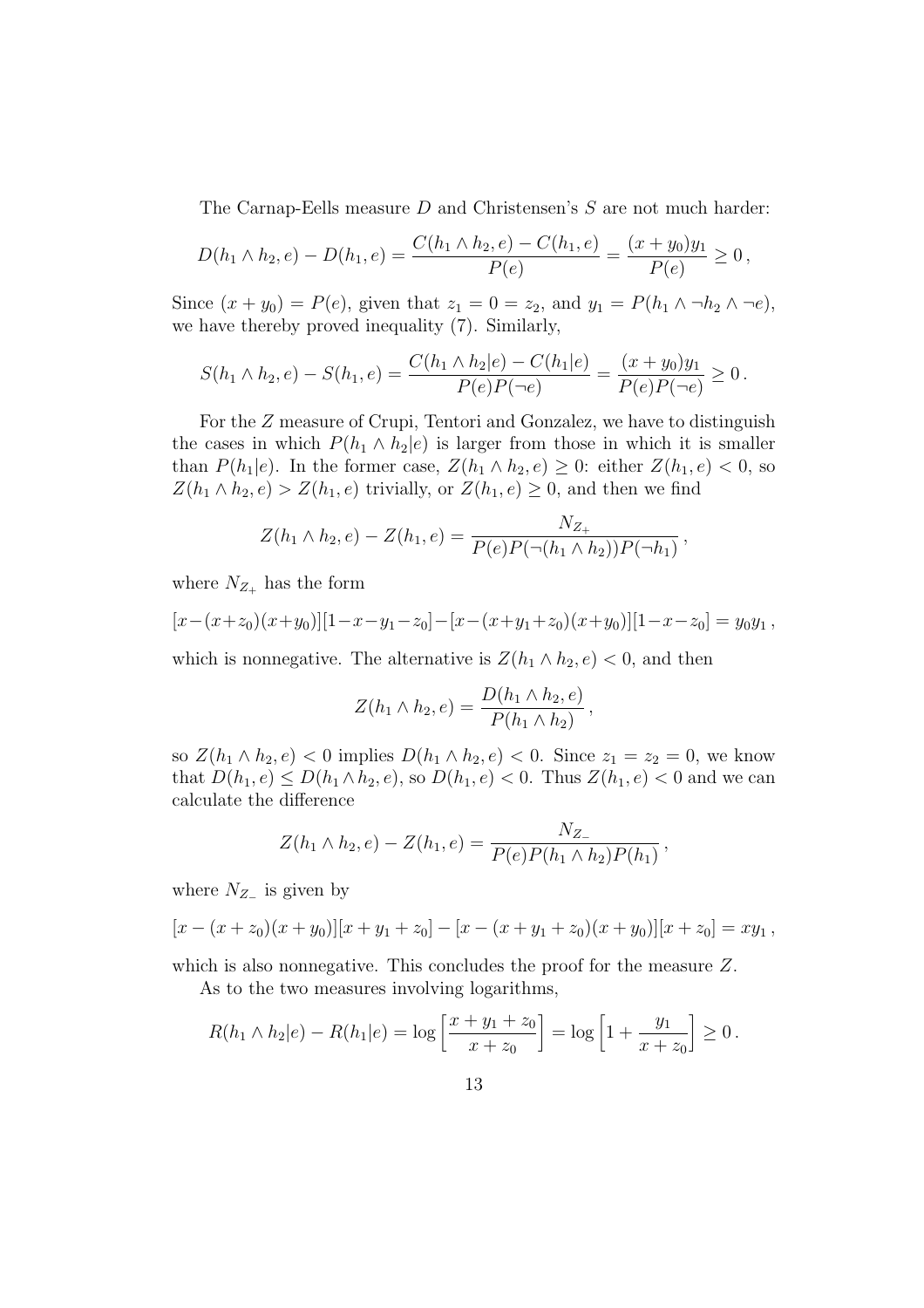L is a little more complicated, and we find

$$
L(h_1 \wedge h_2|e) - L(h_1|e) = \log \left[ \frac{(1 - x - z_0)(x + y_1 + z_0)}{(1 - x - y_1 - z_0)(x + z_0)} \right]
$$
  
= 
$$
\log \left[ \left( 1 + \frac{y_1}{1 - x - y_1 - z_0} \right) \left( 1 + \frac{y_1}{x + z_0} \right) \right] \ge 0.
$$

Nozick's measure yields

$$
N(h_1 \wedge h_2|e) - N(h_1|e) = \frac{N_N}{P(h_1)P(\neg h_1)P(h_1 \wedge h_2)P(\neg(h_1 \wedge h_2))},
$$

where

$$
N_N = [x - (x + y_0)(x + z_0))] (x + y_1 + z_0)(1 - x - y_1 - z_0)
$$
  
\n
$$
-[x - (x + y_0)(x + y_1 + z_0)] (x + z_0)(1 - x - z_0)
$$
  
\n
$$
= xy_1(1 - x - z_0)(1 - x - y_1 - z_0) + y_0y_1(x + z_0)(x + y_1 + z_0) \ge 0.
$$

Finally, Fitelson's form has a complicated denominator:

$$
F(h_1 \wedge h_2|e) - F(h_1|e) =
$$
  

$$
\frac{N_F}{[P(h_1 \wedge h_2 \wedge e)P(\neg e) + P(h_1 \wedge h_2 \wedge \neg e)P(e)][P(h_1 \wedge e)P(\neg e) + P(h_1 \wedge \neg e)P(e)]},
$$

but the numerator simplifies greatly, giving

$$
N_F = [x - (x + z_0)(x + y_0)][x + (y_1 + z_0 - x)(x + y_0)]
$$
  
\n
$$
-[x - (x + y_1 + z_0)(x + y_0)][x + (z_0 - x)(x + y_0)]
$$
  
\n
$$
= 2xy_1(x + y_0)(1 - x - y_0) \ge 0.
$$

This concludes the proof that  $Eq.(4)$  is a robust sufficient condition for the validity of the inequalities (5). However, by scrutinizing the forms that we have obtained for each of the expressions for  $c(h_1 \wedge h_2, e) - c(h_1, e)$ , we observe that, if we add to Eq. $(4)$  the requirement that none of the remaining five triple probabilities,  $x, y_0, y_1, y_2, z_0$  is zero, which is always a valid option, then the inequalities in (5) can be replaced by strict inequalities, i.e.

$$
c(h_1 \wedge h_2, e) > c(h_1, e) \quad \& \quad c(h_1 \wedge h_2, e) > c(h_2, e).
$$

It is of course interesting that the equality option can be excluded so easily, and moreover robustly, i.e. in a manner that works for all the measures considered.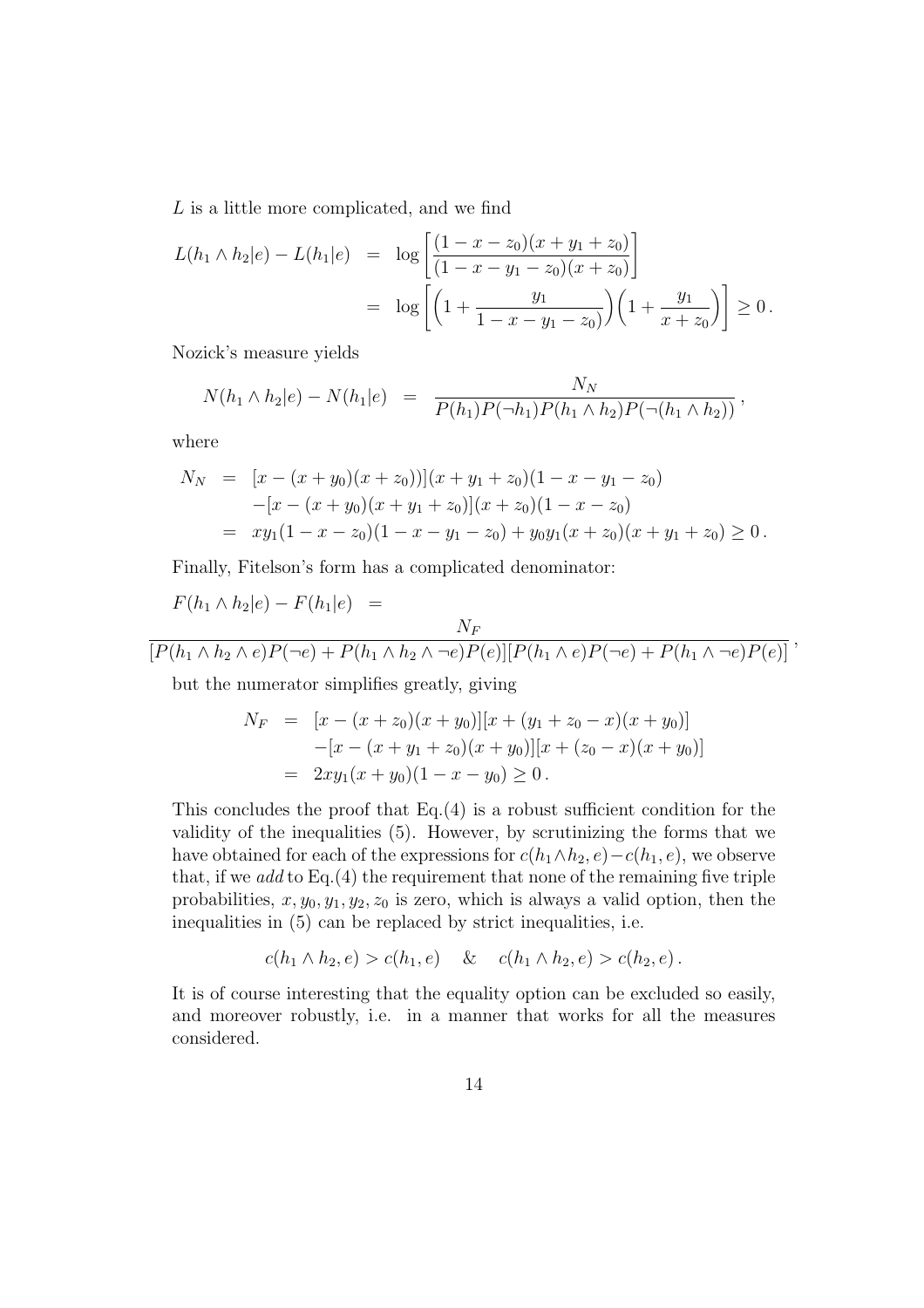#### Appendix B: Disconfirmed hypotheses

In this appendix we will describe sufficient conditions for the validity of the three strict inequalities  $c(h_1, e) < 0$ ,  $c(h_2, e) < 0$  and  $c(h_1 \wedge h_2, e) > 0$ . To do this we will set  $x = y_0 = y_1 = y_2 = z_0$  and  $z \equiv z_1 = z_2$ . Thus five of the marked areas in the Venn diagram are equal to  $x$ , while the remaining two are equal to z. It will be required that x is nonzero, while z may be zero or nonzero, so in this appendix the condition (4) is being relaxed: it will turn out that z should be small, but need not be zero. The reason for reducing the seven-dimensional problem to a two-dimensional one is purely one of convenience. With more trouble, for instance, one could allow  $z_1$  and  $z_2$  to be different. However the purpose here is only to show that the inequalities (6) are possible, not to explore every part of the 7-dimensional hypervolume for which they hold.

Consider first the Carnap confirmation function  $C(h, e)$ . We read off from the Venn diagram that

$$
C(h_1, e) = x + z_2 - (x + y_1 + z_0 + z_2)(x + y_0 + z_1 + z_2)
$$
  
=  $x + z - (3x + z)(2x + 2z) = (x + z)(1 - 6x - 2z)$   

$$
C(h_1 \wedge h_2, e) = x - (x + z_0)(x + y_0 + z_1 + z_2)
$$
  
=  $x - 2x(2x + 2z) = x(1 - 4x - 4z).$ 

If  $1-6x-2z < 0$  and  $1-4x-4z > 0$ , then  $C(h_1, e) < 0$  and  $C(h_1 \wedge h_2, e) > 0$ . The first inequality yields  $6x > 1 - 2z$ , while the second gives  $4x < 1 - 4z$ , which are consistent with each other if  $(1 - 4z)/4 > (1 - 2z)/6$ , and that is only possible if  $z < \frac{1}{8}$ . When this holds,

$$
\frac{1}{6} - \frac{z}{3} < x < \frac{1}{4} - z \,. \tag{11}
$$

In addition, there is the constraint  $x + y_0 + y_1 + y_2 + z_0 + z_1 + z_2 \le 1$ , which means that  $5x + 2z \le 1$ . Note that  $z = 0$  is possible, for then the inequalities simply reduce to  $\frac{1}{6} < x < \frac{1}{5}$ . We see that  $C(h_1, e) < 0$  and  $C(h_1 \wedge h_2, e) > 0$  are simultaneously possible, and because of the symmetry between  $h_1$  and  $h_2$ , also  $C(h_2, e) < 0$  (indeed, with the symmetries that we have imposed,  $C(h_2, e) = C(h_1, e)$ . As we have seen, this can occur under the strict condition (4), but also when this condition is relaxed.

We will now show that these inequalities guarantee  $c(h_1, e) < 0$  and  $c(h_1 \wedge h_2, e) > 0$  also when c is realized by the other measures of confirmation.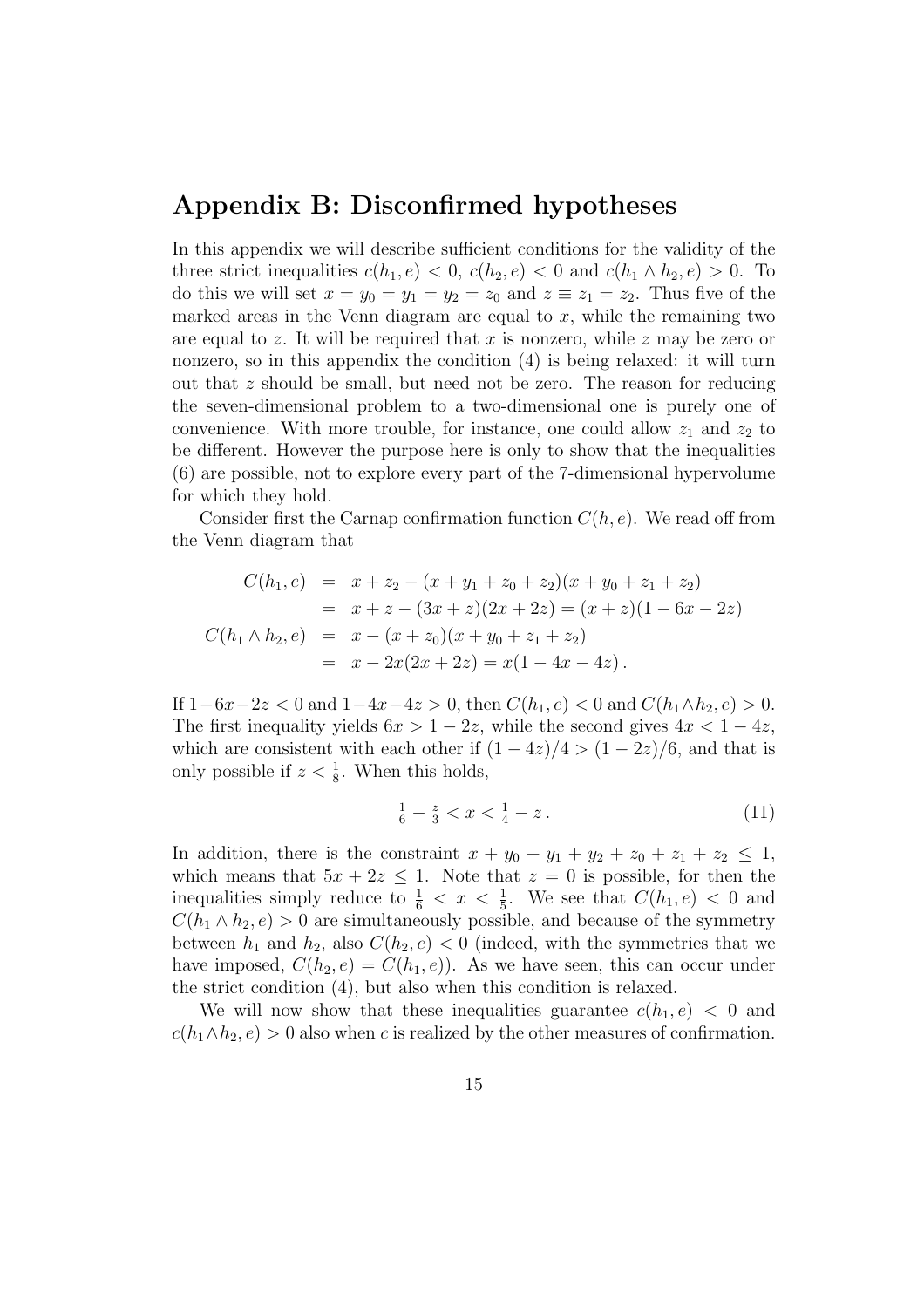This is obvious for  $D, S, N$  and F because

$$
D(h, e) = \frac{C(h, e)}{P(e)} \qquad S(h, e) = \frac{C(h, e)}{P(e)P(\neg e)} \qquad N(h, e) = \frac{C(h, e)}{P(h)P(\neg h)}
$$

$$
C(h, e)
$$

$$
F(h,e) = \frac{C(h,e)}{P(h \wedge e)P(\neg e) + P(h \wedge \neg e)P(\neg e)}.
$$

Whenever C is positive (or negative),  $D, S, N$  and F are likewise positive (or negative), so the same sufficient conditions are applicable. The same applies to the measure  $Z$ , but we have to distinguish between two cases:

$$
Z(h, e) = \frac{C(h, e)}{P(e)P(\neg h)} \quad \text{if} \quad P(h|e) \ge P(h)
$$

$$
= \frac{C(h, e)}{P(e)P(h)} \quad \text{if} \quad P(h|e) < P(h).
$$

The first form must be used for  $h \equiv h_1 \wedge h_2$ , when C and Z are both positive. The second form is needed for  $h \equiv h_1$ , for then C and Z are negative. We have used the fact that  $C, D, S, N$  and  $F$  are all equivalent up to normalization, which indeed inspired Crupi, Tentori and Gonzalez (2007) to produce their Z-measure, that has the property that it is equal to 1 if  $e$  implies  $h$ , and  $-1$ if e implies  $\neg h$ .

For the logarithmic measures  $R$  and  $L$  we find

$$
R(h_1, e) = \log \frac{P(h_1 \wedge e)}{P(e)P(h_1)}
$$
  
=  $\log \frac{x + z_2}{(x + y_0 + z_1 + z_2)(x + y_1 + z_0 + z_2)}$   
=  $\log \frac{x + z}{2(x + z)(3x + z)} = -\log(6x + 2z)$ .  

$$
R(h_1 \wedge h_2, e) = \log \frac{P(h_1 \wedge h_2 \wedge e)}{P(e)P(h_1 \wedge h_2)}
$$
  
=  $\log \frac{x}{(x + y_0 + z_1 + z_2)(x + z_0)}$   
=  $\log \frac{x}{2(x + z)(2x)} = -\log(4x + 4z)$ .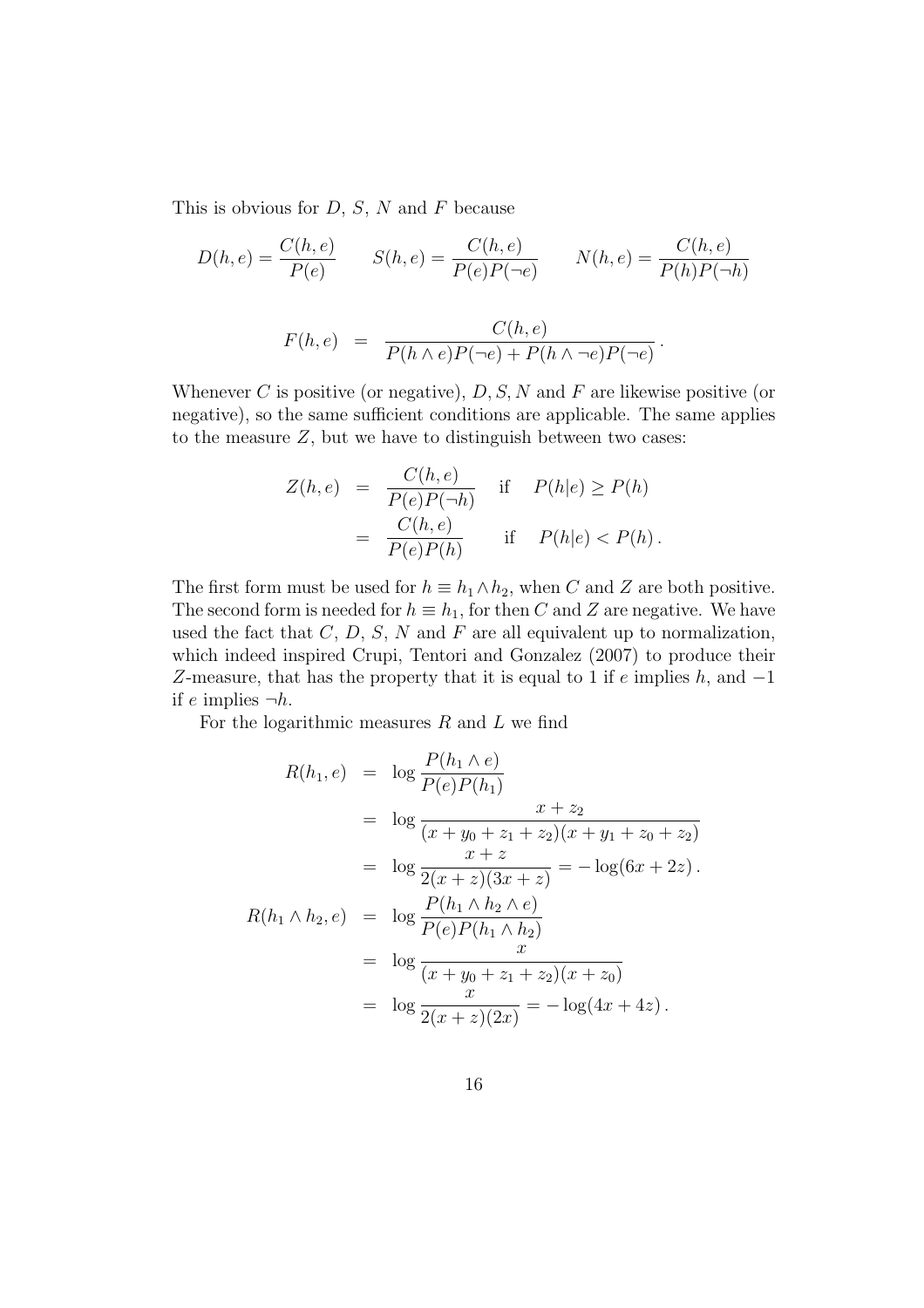We require  $6x + 2z > 1$  and  $4x + 4z < 1$ , and this yields Eq.(11) again. Finally,

$$
L(h_1, e) = \log \frac{P(h_1 \wedge e)[1 - P(h_1)]}{[P(e) - P(h_1 \wedge e)]P(h_1)}
$$
  
\n
$$
= \log \frac{(x + z_2)(1 - x - y_1 - z_0 - z_2)}{(y_0 + z_1)(x + y_1 + z_0 + z_2)}
$$
  
\n
$$
= \log \frac{(x + z)(1 - 3x - z)}{(x + z)(3x + z)} = \log \frac{1 - 3x - z}{3x + z}.
$$
  
\n
$$
L(h_1 \wedge h_2, e) = \log \frac{P(h_1 \wedge h_2 \wedge e)[1 - P(h_1 \wedge h_2)]}{[P(e) - P(h_1 \wedge h_2 \wedge e)]P(h_1 \wedge h_2)}
$$
  
\n
$$
= \log \frac{x(1 - x - z_0)}{(y_0 + z_1 + z_2)(x + z_0)}
$$
  
\n
$$
= \log \frac{x(1 - 2x)}{(x + 2z)(2x)} = \log \frac{1 - 2x}{2(x + 2z)}.
$$

Now we require  $1 - 3x - z < 3x + z$  and  $1 - 2x > 2x + 4z$ , and this leads to  $Eq.(11)$  once more.

In conclusion, we have proved the following robust result, which we call the Jack Author Theorem:

A sufficient condition for 
$$
c(h_1, e) < 0
$$
,  $c(h_2, e) < 0$  and  $c(h_1 \land h_2, e) > 0$  is

$$
\frac{1-2z}{6} < x < \min\left[\frac{1-2z}{5}, \frac{1-4z}{4}\right] \qquad \& \qquad 0 \le z \le \frac{1}{8},\tag{12}
$$

where c stands for  $C, D, S, Z, R, L, N, F$ , and where

$$
x = P(h_1 \wedge h_2 \wedge e) = P(\neg h_1 \wedge \neg h_2 \wedge e)
$$
  
= 
$$
P((h_1 \wedge \neg h_2 \wedge \neg e) = P(\neg h_1 \wedge h_2 \wedge \neg e) = P(h_1 \wedge h_2 \wedge \neg e)
$$
  

$$
z = P(\neg h_1 \wedge h_2 \wedge e) = P(h_1 \wedge \neg h_2 \wedge e).
$$

The upper bound,  $z \leq \frac{1}{8}$ , is in fact already implied by the first part of (12).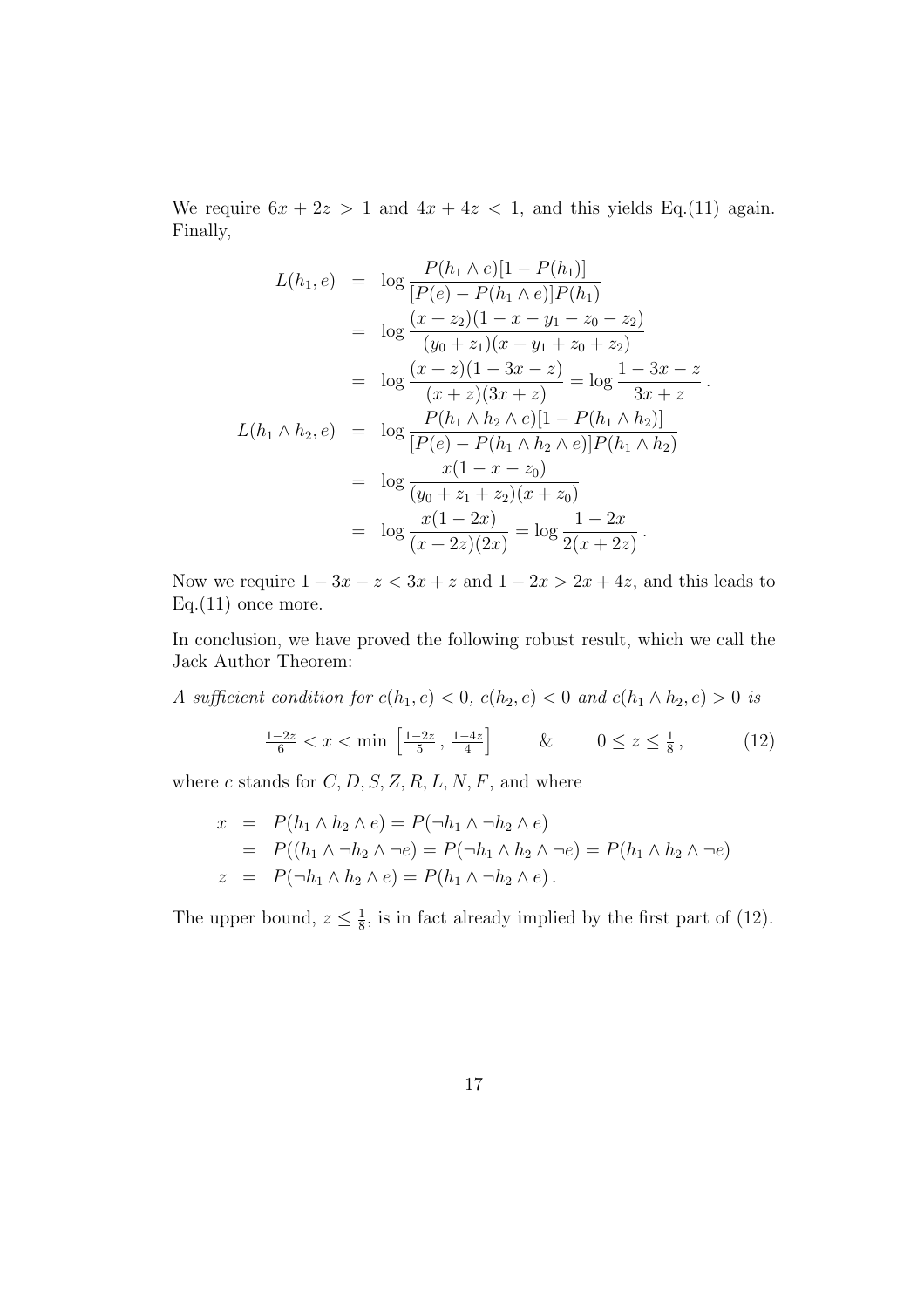#### Appendix C: Bovens and Hartmann coherence

In Sect. 2 it was noted that there is a close conceptual link between confirmation and coherence: measures of confirmation can be put to work as measures of coherence and vice versa. The eight measures of confirmation that we have considered so far were all quantitative, i.e. the confirmation that e gives to h is expressed as a number between  $-1$  and  $+1$ .

Bovens and Hartmann (2003a & 2003b) have introduced a coherence measure that is comparative rather than quantitative. Given two pairs of propositions, for example  $\{h, e\}$  and  $\{h', e'\}$ , Bovens and Hartmann describe a condition such that, when it is fulfilled, it tells us which of the two pairs is the more coherent. An ordering of pairs is thus introduced, but it is what Bovens and Hartmann call a quasi-ordering. For it can happen that the condition is not fulfilled, and then the relative coherence of two different pairs is simply not defined.

In more detail, the quasi-ordering can be explained as follows. Imagine a witness who reports on a hypothesis and some evidence about which he has heard. Let  $h$  be his report concerning the hypothesis, and  $e$  be his formulation of the evidence. Define

$$
a_0 = P(h \wedge e)
$$
  
\n
$$
a_1 = P(\neg h \wedge e) + P(h \wedge \neg e)
$$
  
\n
$$
a_2 = P(\neg h \wedge \neg e) = 1 - a_0 - a_1.
$$

Consider the function

$$
B(h, e; x) = \frac{a_0 + (1 - a_0)x^2}{a_0 + a_1x + a_2x^2},
$$
\n(13)

where x is a number in the interval  $[0, 1]$  that represents the *unreliability* of the witness, with 1 corresponding to total unreliability and 0 to total reliability. According to Bovens and Hartmann, the pair  $\{h', e'\}$  is not less coherent than the pair  $\{h, e\}$  if

$$
B(h', e'; x) \ge B(h, e; x), \qquad \forall x \in [0, 1]. \tag{14}
$$

The salient point is that this inequality must hold for all  $x$ , i.e. for all possible degrees of unreliability of the witness, x being the same for both pairs  $\{h', e'\}$ and  $\{h, e\}$ . If (14) holds with  $\geq$  replaced by  $\leq$ , then  $\{h', e'\}$  is said to be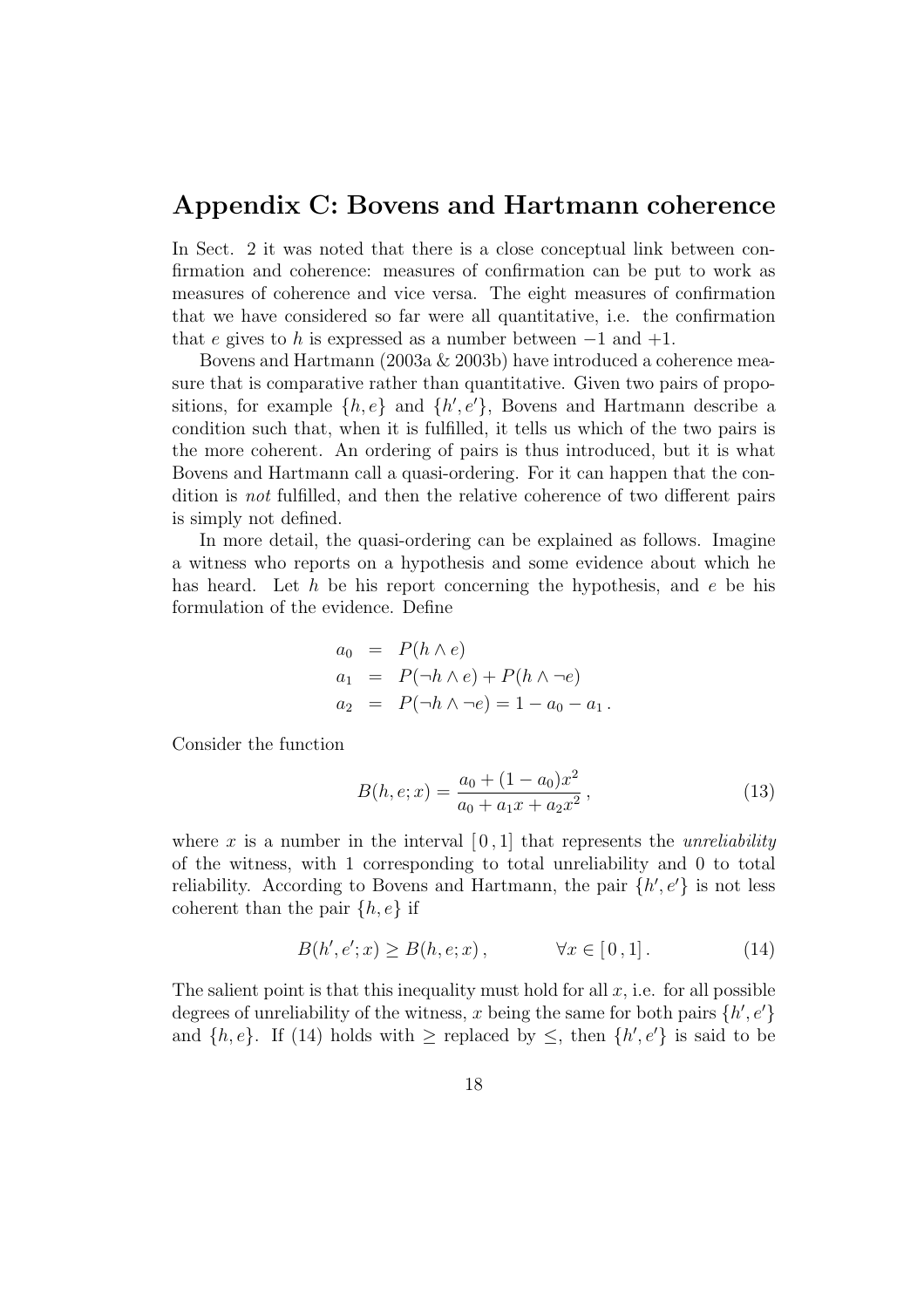not more coherent than the pair  $\{h, e\}$ . However, it can happen that (14) holds neither with  $\geq$  nor with  $\leq$ , and then the relative coherence of the two pairs is undefined: they are not ordered in respect of their Bovens-Hartmann coherence.

Bovens and Hartmann illustrate cases in which the inequality (14) holds by means of a graph that shows the left- and the right-hand sides as curves that do not intersect one another. Here we introduce however a simple algebraic alternative. Since  $a_2 = 1 - a_0 - a_1$ , it follows from Eq.(13) that

$$
x(1-x)\frac{B(h,e;x)}{1-B(h,e;x)} = \frac{a_0}{a_1}(1-x^2) + \frac{x^2}{a_1}.
$$

Further, since the left-hand side of this equation is a monotonic increasing function of  $B(h, e; x) \in [0, 1]$ , for fixed x, it follows that (14) is equivalent to

$$
\frac{a_0'}{a_1'}(1-x^2) + \frac{x^2}{a_1'} \ge \frac{a_0}{a_1}(1-x^2) + \frac{x^2}{a_1}, \qquad \forall x \in [0,1]. \tag{15}
$$

With the notation  $X = x^2$ , this can be rewritten

$$
\frac{a_0'}{a_1'}(1-X) + \frac{X}{a_1'} \ge \frac{a_0}{a_1}(1-X) + \frac{X}{a_1},
$$
\n(16)

The above inequality holds at  $X = 0$  if  $\frac{a'_0}{a'_1} \geq \frac{a_0}{a_1}$  $\frac{a_0}{a_1}$ , and it holds at  $X = 1$  if  $\frac{1}{a'_1} \geq \frac{1}{a_1}$ . This is a necessary and sufficient condition that the two straight lines in (16), to the left and right of  $\geq$ , do not cross, and therefore that (15) is true. These requirements are equivalent to

$$
a'_1 \le a_1 \qquad & \& \qquad \frac{a'_1}{a'_0} \le \frac{a_1}{a_0} \,. \tag{17}
$$

We now set  $h = h_1$ ,  $h' = h_1 \wedge h_2$ ,  $e' = e$ ; and we use Bovens-Hartmann coherence as a (relative) measure of confirmation. Conditions (17) read

$$
\frac{P(\neg(h_1 \land h_2) \land e) + P(h_1 \land h_2 \land \neg e) \leq P(\neg h_1 \land e) + P(h_1 \land \neg e)}{P(\neg(h_1 \land h_2) \land e) + P(h_1 \land h_2 \land \neg e)} \leq \frac{P(\neg h_1 \land e) + P(h_1 \land \neg e)}{P(h_1 \land e)}.
$$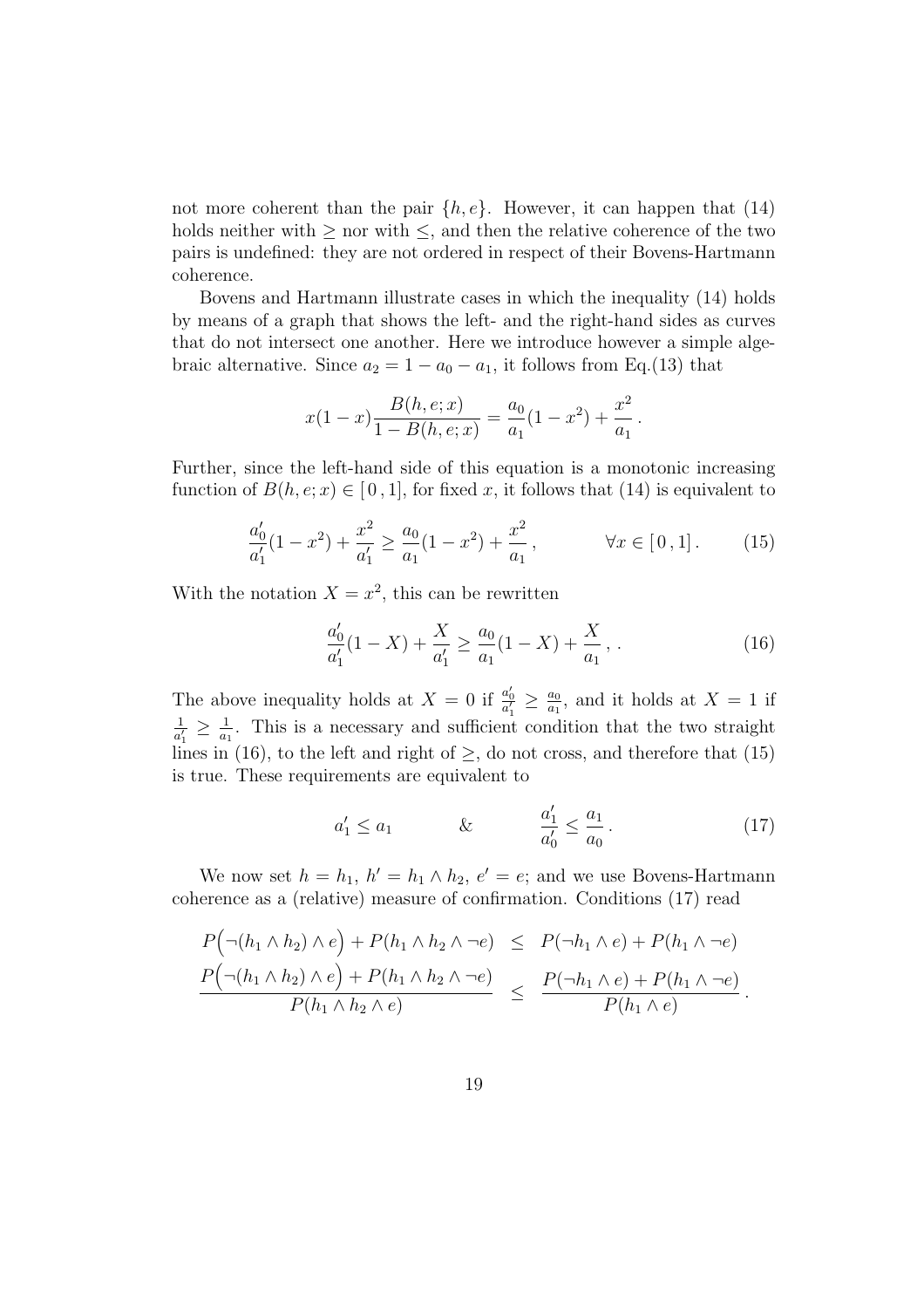On referring to the Venn diagram of Appendix A, we transcribe these conditions as follows:

$$
\frac{y_0 + z_0 + z_1 + z_2}{y_0 + z_0 + z_1 + z_2} \leq \frac{y_0 + y_1 + z_0 + z_1}{y_0 + y_1 + z_0 + z_1}
$$
\n
$$
\leq \frac{y_0 + y_1 + z_0 + z_1}{x + z_2},
$$

which reduce respectively to

$$
z_2 \le y_1 \qquad \& \qquad z_2(x + y_0 + z_0 + z_1 + z_2) \le xy_1. \tag{18}
$$

Evidently both of these equalities are satisfied automatically if  $z_2 = 0$ . Under this condition we conclude that  $h_1 \wedge h_2$  is not less highly Bovens-Hartmann confirmed by e than is  $h_1$  alone. A similar argument, with  $h_1$  and  $h_2$  interchanged, shows that, if  $z_1 = 0$ , also  $h_1 \wedge h_2$  is not less highly confirmed by e than is  $h_2$  alone.

Since  $z_1 = 0 = z_2$  is equivalent to the conditions (4) of Sect. 2, we have shown thereby that the robustness of these conditions extends also to the measure of Bovens and Hartmann. Moreover, if neither x nor  $y_1$  nor  $y_2$  is zero,  $\leq$  may be replaced by  $\lt$ , and under these conditions  $h_1 \wedge h_2$  is strictly more confirmed by e than are  $h_1$  or  $h_2$ .

The work of this appendix may be seen as an extension of Appendix A to Bovens-Hartmann confirmation. No analogous extension in the spirit of Appendix B is possible, for it does not make sense to say that  $h_1 \wedge h_2$  is confirmed, nor that  $h_1$  or  $h_2$  are disconfirmed in the sense of Bovens and Hartmann.

### References

Bovens, L. and S. Hartmann (2003a). Solving the riddle of coherence. Mind, 112, pp. 601-633.

Bovens, L. and S. Hartmann (2003b). Bayesian epistemology. Oxford: Oxford University Press.

Bovens, L. and S. Hartmann (2005). Coherence and the Role of Specificity: A Response to Meijs and Douven. Mind, 114, pp. 365-369.

Carnap, R. (1950). Logical foundations of probability. Chicago: University of Chicago Press.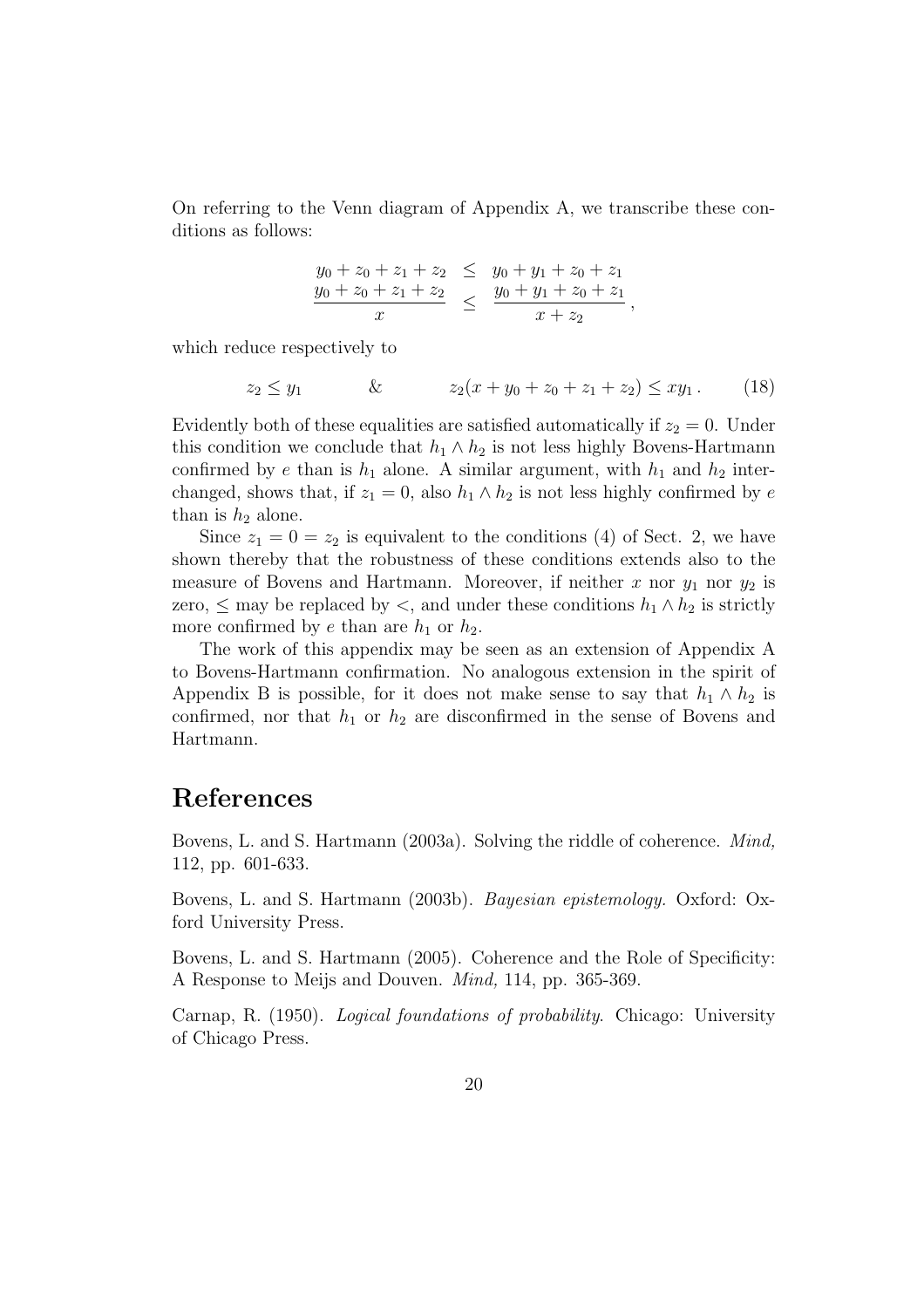Carnap, R. (1962). Preface to the second edition of Logical foundations of probability. Chicago: University of Chicago Press.

Christensen, D. (1999). Measuring confirmation. Journal of Philosophy 96, pp. 437-461.

Crupi, V., Fitelson, B., and Tentori, K. (2007). Probability, confirmation, and the conjunction fallacy. Thinking and Reasoning, to appear.

Crupi, V., Tentori, K., and Gonzalez, M. (2007). On Bayesian measures of evidential support: theoretical and empirical issues. *Philosophy of Science*, 74 pp. 229-252.

Douven, I. and W. Meijs (2007). Bootstrap confirmation made quantitative. Synthese, 149 pp. 97-132.

Douven, I. and W. Meijs (2007). Measuring coherence. Synthese, 156 pp. 405-425.

Eells, E. (1982). Rational decision and causality. Cambridge, UK: Cambridge University Press.

Fitelson, B. (1999). The plurality of Bayesian measures of confirmation and the problem of measure sensitivity. Philosophy of Science, 66, pp. S363-S378. Fitelson, B. (2001). A Bayesian account of independent evidence with applications. Philosophy of Science, 68, pp. 123-140.

Fitelson, B. (2003). A probabilistic theory of coherence. Analysis, 63, pp. 194-199.

Good, I.J. (1950). Probability and the weighing of evidence. London: Griffin. Joyce, J. (1999). The foundations of causal decision theory. Cambridge, UK: Cambridge University Press.

Keynes, J. (1921). A treatise on probability. London: Macmillan.

Meijs, W. and Douven, I. (2005). Bovens and Hartmann on coherence. Mind, 114, pp. 355-363.

Milne, P. (1996). Log[ $p(h/eb)/p(h/b)$ ] is the one true measure of confirmation. Philosophy of Science 63, pp. 21-26.

Nozick, R. (1981). Philosophical explanations. Oxford, UK: Clarendon.